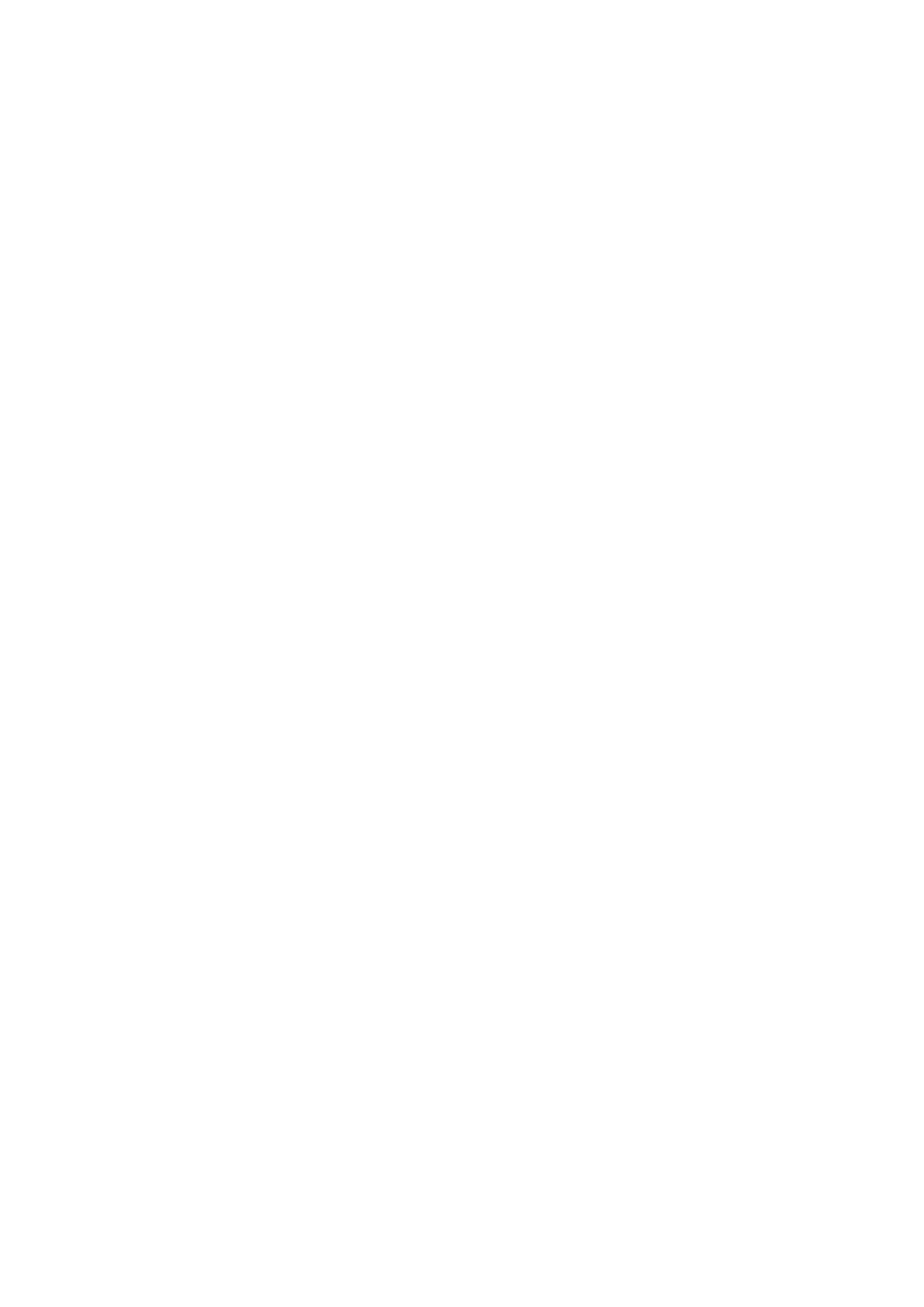

**State of Palestine Palestinian Central Bureau of Statistics**

## **Multiple Indicator Cluster Survey 2014**

## Key Findings

*February, 2015*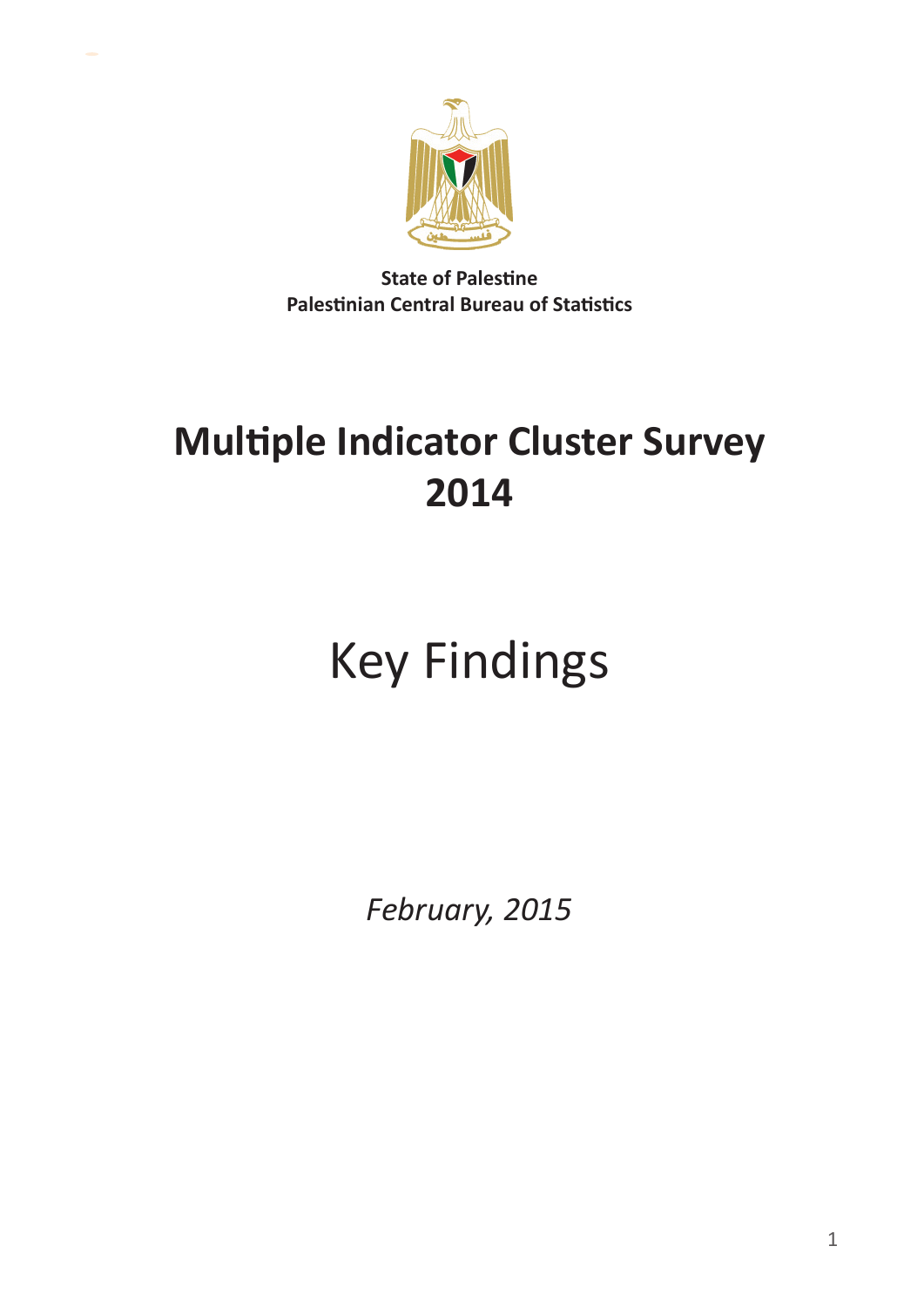© Rabi-ul-Thani, 1436 – February 2015 **All Rights Reserved. Citation: Palestinian Central Bureau of Statistics, 2015,**  *Multiple Indicator Cluster Survey, 2014.* Ramallah/Palestine

All correspondence should be directed to: **Palestinian Central Bureau of Statistics P. O. Box 1647, Ramallah, Palestine** Tel: (972/970) 2 298 2 700 Fax: (972/970) 2 2982 710 Email: diwan@pcbs.gov.ps Web-site: http://www.pcbs.gov.ps

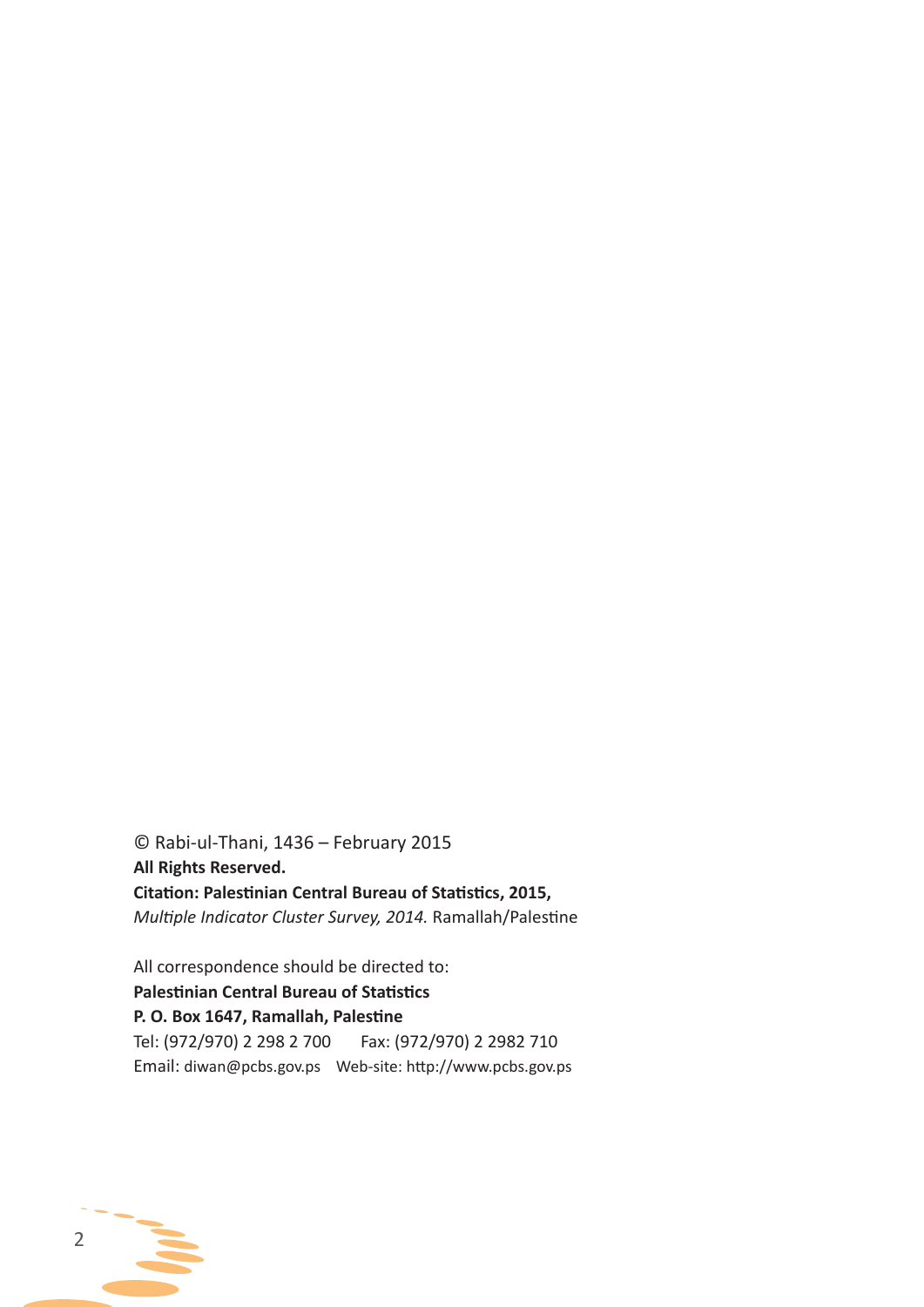## *Table of Contents*

| <b>PALESTINIAN MICS AT A GLANCE.</b> | 5  |
|--------------------------------------|----|
| <b>CHILD MORTALITY</b>               | 7  |
| <b>NUTRITION</b>                     | 8  |
| <b>CHILD HEALTH</b>                  | 12 |
| <b>WATER AND SANITATION</b>          | 15 |
| <b>REPRODUCTIVE HEALTH</b>           | 12 |
| <b>CHILD DEVELOPMENT</b>             | 16 |
| <b>LITERACY AND EDUCATION</b>        | 19 |
| <b>CHILD PROTECTION</b>              | 21 |
| <b>HIV/AIDS</b>                      | 23 |
| <b>NOTES</b>                         | 24 |

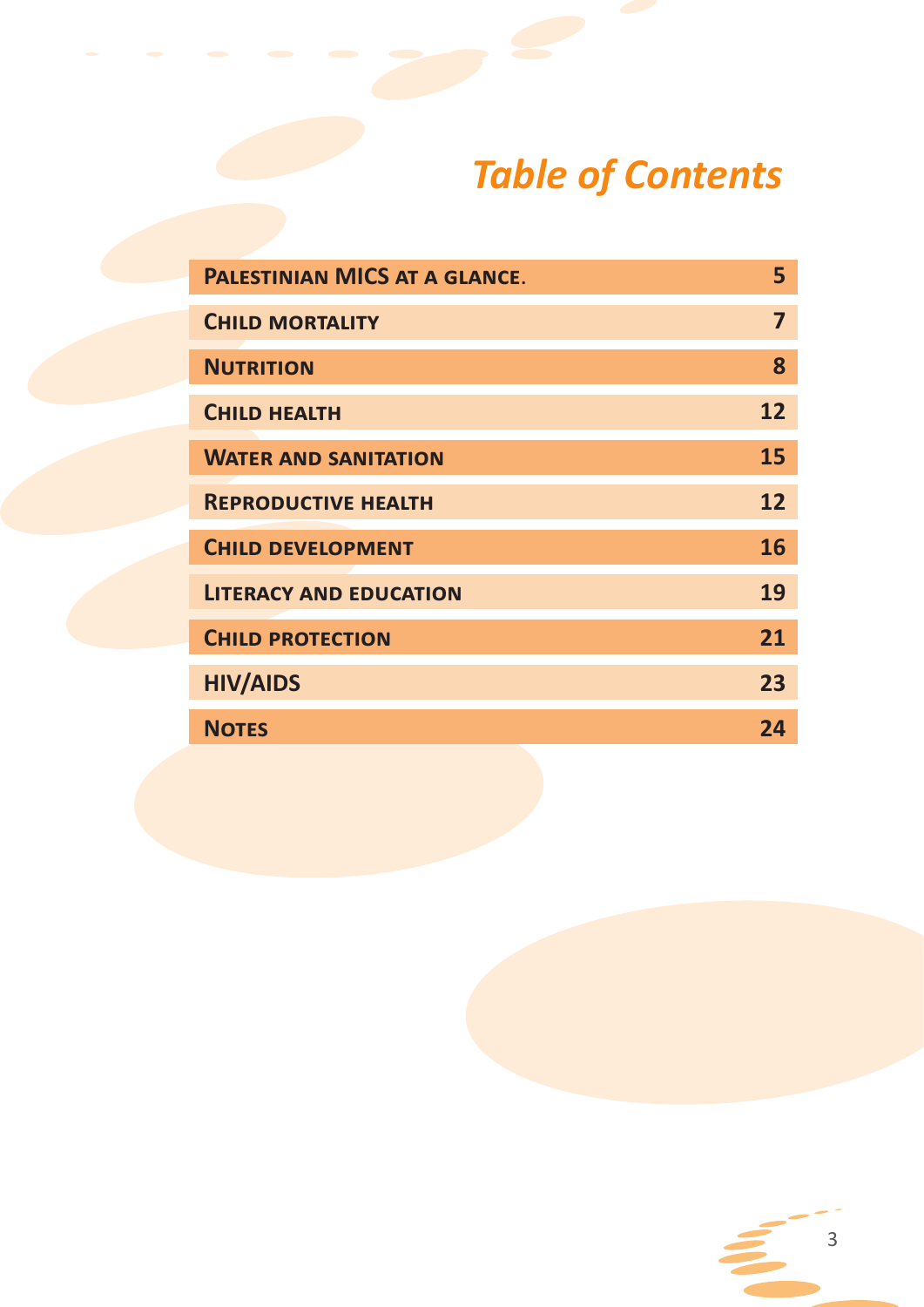The Palestinian Multiple Indicator Cluster Survey (MICS) was carried out in 2014 by Palestinian Central Bureau of Statistics in collaboration with Ministry of Health, as part of the global MICS programme. Technical support was provided by the United Nations Children's Fund (UNICEF). The survey was financially supported by the Palestinian National Authority (PNA), UNICEF and UNFPA.

The global MICS programme was developed by UNICEF in the 1990s as an international household survey programme to collect internationally comparable data on a wide range of indicators on the situation of children and women. MICS surveys measure key indicators that allow countries to generate data for use in policies and programmes, and to monitor progress towards the Millennium Development Goals (MDGs) and other internationally agreed upon commitments.

The Palestinian Multiple Indicator Cluster Survey has as its basic objectives:

To furnish data needed for monitoring progress toward goals established in the Millennium Declaration and other internationally agreed upon goals, as a basis for future action.

To contribute to the improvement of data and monitoring systems in Palestine and to strengthen technical expertise in the design, implementation, and analysis of such systems.

To facilitate the timely dissemination and use of results from the Palestinian MICS prior to the release of full tables and the final survey report that will contain detailed information on all survey findings by various demographic, social, economic and cultural characteristics.

Results presented in this report are not expected to change and are considered final. For more information on indicators and the analysis conducted in the full final report please go to mics.unicef.org and childinfo.org.

*Citation:*

*Palestinian Central Bureau of Statistics, 2014. Palestinian Multiple Indicator Cluster Survey 2014, Key Findings Report, Ramallah, Palestine.*

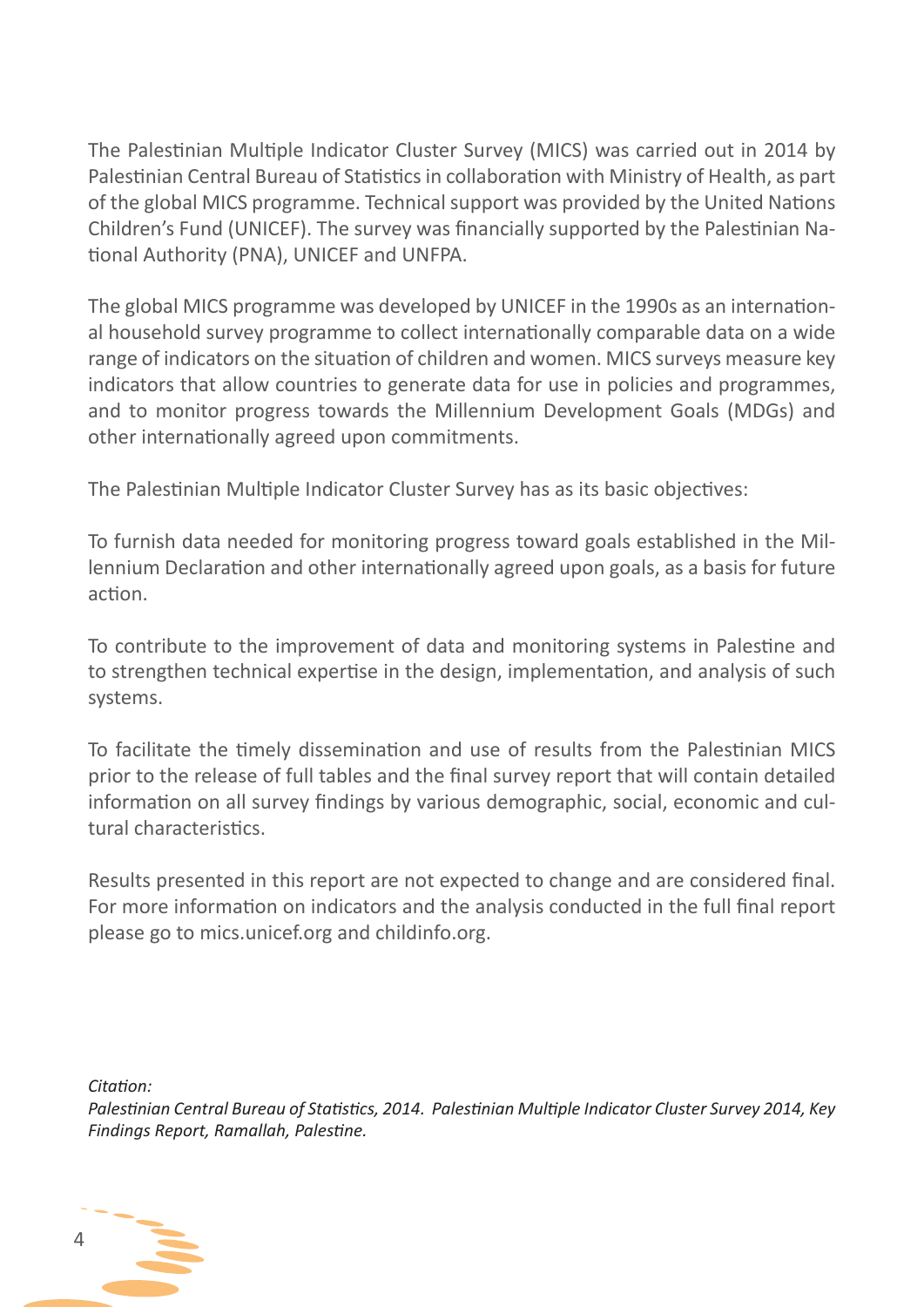## **Palestinian MICS at a glance**

| <b>Survey implementation</b>                                                             |                                                                                            |                                                                                                                                                                                      |                                                              |  |  |  |
|------------------------------------------------------------------------------------------|--------------------------------------------------------------------------------------------|--------------------------------------------------------------------------------------------------------------------------------------------------------------------------------------|--------------------------------------------------------------|--|--|--|
| Sample frame<br>Updated                                                                  | <b>Population Housing</b><br>and Establishment<br>Census 2007<br>Household Listing<br>2013 | <b>Questionnaires</b>                                                                                                                                                                | Household<br>Women (age 15-<br>49)<br>Children under<br>five |  |  |  |
| <b>Interviewer training</b>                                                              | February 2014                                                                              | <b>Fieldwork</b>                                                                                                                                                                     | March-April 2014                                             |  |  |  |
| <b>Survey sample</b>                                                                     |                                                                                            |                                                                                                                                                                                      |                                                              |  |  |  |
| <b>Households</b><br>Sampled<br>Occupied<br>-<br>Interviewed<br>Response rate (Per cent) | 11, 125<br>10,568<br>10, 182<br>96.3                                                       | <b>Children under five</b><br>Eligible<br>$\overline{\phantom{a}}$<br>Mothers/caretakers<br>$\blacksquare$<br>interviewed<br>Response rate (Per<br>$\overline{\phantom{a}}$<br>cent) | 7,919<br>7,816<br>98.7                                       |  |  |  |
| <b>Women</b><br>Eligible for interviews<br>Interviewed<br>Response rate (Per cent)       | 13,964<br>13, 367<br>95.7                                                                  |                                                                                                                                                                                      |                                                              |  |  |  |

| <b>Survey population</b>                 |      |                                        |      |  |  |  |
|------------------------------------------|------|----------------------------------------|------|--|--|--|
| Average household size                   | 5.5  | Percentage of population living in     |      |  |  |  |
| Percentage of population under:          |      | <b>West Bank</b>                       | 59.1 |  |  |  |
| Age 5                                    | 14.3 | <b>Gaza Strip</b><br>$\qquad \qquad -$ | 40.9 |  |  |  |
| Age 18                                   | 46.3 |                                        |      |  |  |  |
| Percentage of women age 15-49 years      | 22.0 | Urban                                  | 74.5 |  |  |  |
| with at least one live birth in the last |      | Rural                                  | 16.7 |  |  |  |
| 2 years                                  |      | Camps                                  | 8.8  |  |  |  |

5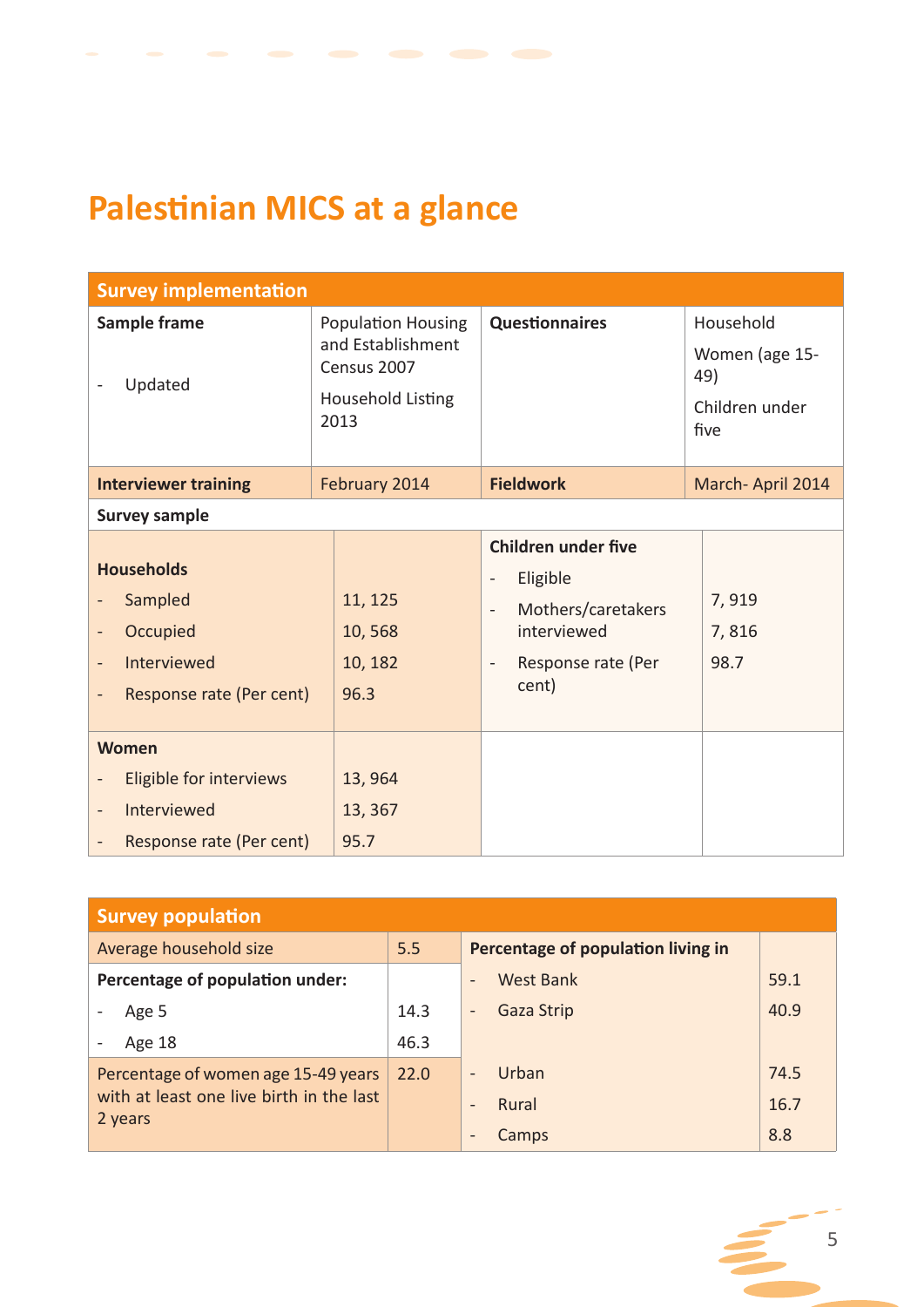| <b>Household or personal assets</b>                               |              |                     |               |
|-------------------------------------------------------------------|--------------|---------------------|---------------|
|                                                                   | Palestine    | West<br><b>Bank</b> | Gaza<br>Strip |
| Percentage of households that own                                 |              |                     |               |
| Radio<br>A television                                             | 38.6<br>80.1 | 44.6<br>75.2        | 28.6<br>88.2  |
| LCD /LED /3D TV                                                   | 26.9         | 34.8                | 13.5          |
| Non-mobile phone                                                  | 36.2         | 40.1                | 29.7          |
| A refrigerator                                                    | 95.5         | 97.0                | 93.0          |
| Central heating                                                   | 2.6          | 3.8                 | 0.5           |
| Clothes Dryer                                                     | 5.4          | 7.2                 | 2.4           |
| Freezer                                                           | 6.9          | 9.5                 | 2.6           |
| Dishwasher                                                        | 2.3          | 3.6                 | 0.2           |
| Air Conditioner                                                   | 16.9         | 22.5                | 7.5           |
| Play Station / X-Box                                              | 4.2          | 5.9                 | 1.5           |
| Satellite Dish                                                    | 94.7         | 95.3                | 93.6          |
| Solar Heater                                                      | 59.0         | 65.4                | 48.2          |
| Vacuum Cleaner                                                    | 37.0         | 49.9                | 15.4          |
| <b>Washing Machine</b>                                            | 95.1         | 96.2                | 93.2          |
| Agricultural land                                                 | 17.6         | 22.1                | 10.0          |
| Farm animals/<br>livestock                                        | 10.6         | 10.6                | 10.8          |
| Percentage of households where at least a<br>member has or owns a |              |                     |               |
| I pad / Tablet                                                    | 14.3         | 20.5                | 3.9           |
| A Smart Mobile<br>telephone                                       | 48.2         | 58.6                | 30.8          |
| A Laptop                                                          | 37.4         | 43.4                | 27.3          |
| Animal - Drawn<br>cart                                            | 1.5          | 0.4                 | 3.2           |
| A car or Truck                                                    | 26.8         | 36.8                | 10.1          |
| Bank account                                                      | 44.2         | 52.1                | 30.9          |

|               | <b>Housing characteristics</b>  |           |                     |               |  |  |  |  |
|---------------|---------------------------------|-----------|---------------------|---------------|--|--|--|--|
| Gaza<br>Strip |                                 | Palestine | West<br><b>Bank</b> | Gaza<br>Strip |  |  |  |  |
|               | Percentage of households with   |           |                     |               |  |  |  |  |
| 28.6<br>88.2  | Electricity                     | 99.9      | 99.9                | 99.9          |  |  |  |  |
| 13.5          | Finished floor                  | 99.9      | 99.9                | 99.8          |  |  |  |  |
| 29.7          | Finished<br>roofing             | 99.8      | 99.9                | 99.8          |  |  |  |  |
| 93.0          | <b>Finished walls</b>           | 99.0      | 98.5                | 99.8          |  |  |  |  |
| 0.5           |                                 |           |                     |               |  |  |  |  |
| 2.4           | Mean number                     |           |                     |               |  |  |  |  |
| 2.6           | of persons per<br>room used for |           |                     |               |  |  |  |  |
| 0.2           | sleeping                        | 2.5       | 2.4                 | 2.7           |  |  |  |  |
| 7.5           |                                 |           |                     |               |  |  |  |  |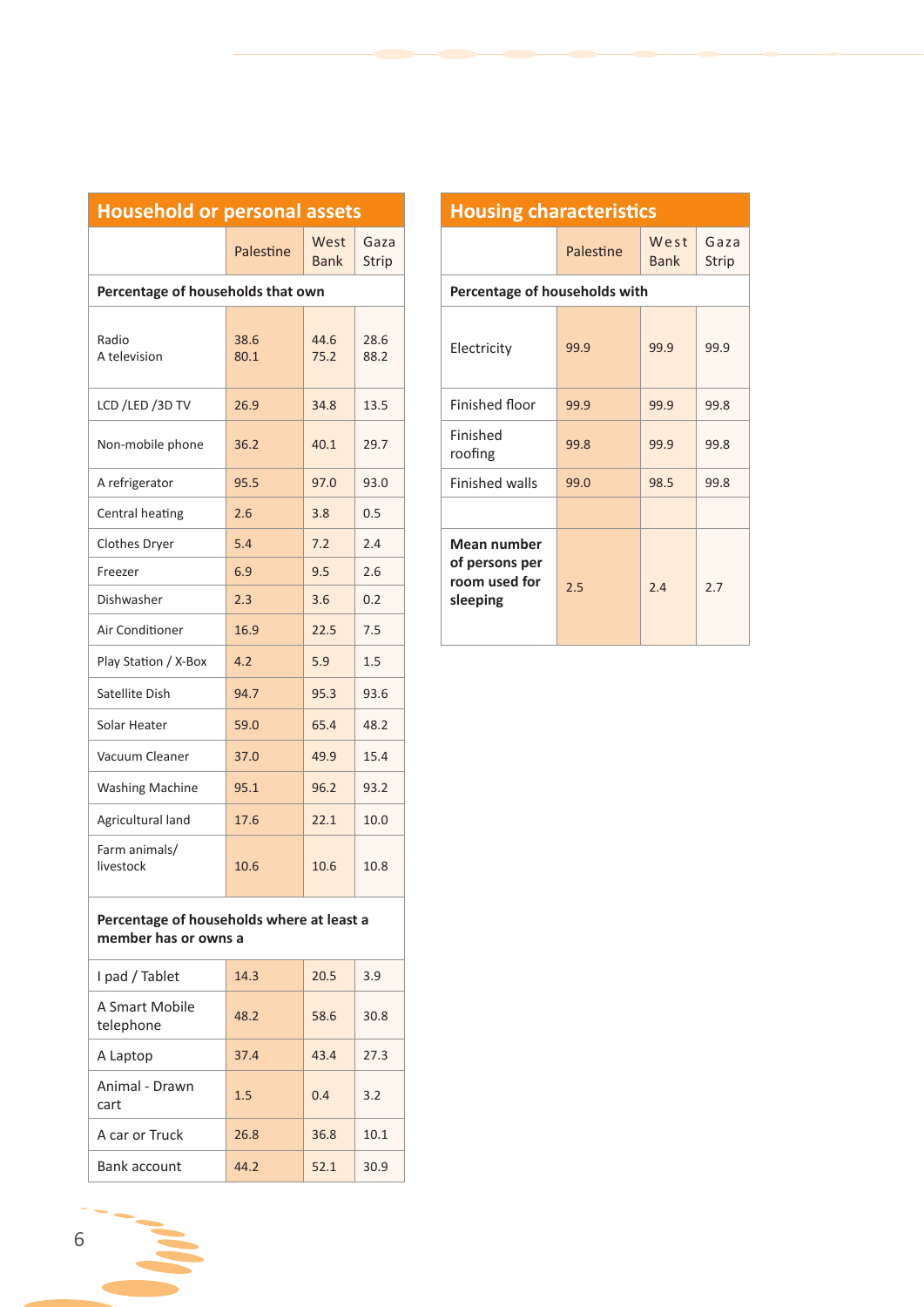### **Child mortality**

| <b>Early childhood mortality</b> |                       |                                 |                                                                                                  |                               |                     |                      |
|----------------------------------|-----------------------|---------------------------------|--------------------------------------------------------------------------------------------------|-------------------------------|---------------------|----------------------|
|                                  | <b>MICS Indicator</b> | <b>Indicator</b>                | <b>Description</b>                                                                               | Value $A$<br><b>Palestine</b> | West<br><b>Bank</b> | Gaza<br><b>Strip</b> |
| 1.1                              |                       | Neonatal mortality<br>rate      | Probability of dying within the first month of<br>life                                           | 11                            | 11                  | 12                   |
| 1.2                              | <b>MDG 4.2</b>        | Infant mortality rate           | Probability of dying between birth and the first<br>birthday                                     | 18                            | 17                  | 20                   |
| 1.3                              |                       | Post-neonatal<br>mortality rate | Difference between infant and neonatal<br>mortality rates                                        | $\overline{7}$                | 6                   | 8                    |
| 1.4                              |                       | Child mortality rate            | Probability of dying between the first and the<br>fifth birthdays                                | $\overline{4}$                | $\overline{3}$      | 4                    |
| 1.5                              | <b>MDG 4.1</b>        | Under-five mortality<br>rate    | Probability of dying between birth and the<br>fifth birthday                                     | 22                            | 20                  | 24                   |
|                                  |                       |                                 | A Indicator values are per 1,000 live births and refer to the five-year period before the survey |                               |                     |                      |

#### **Figure 1: Trends in Early Childhood Mortality Rates, Palestine 2014.**

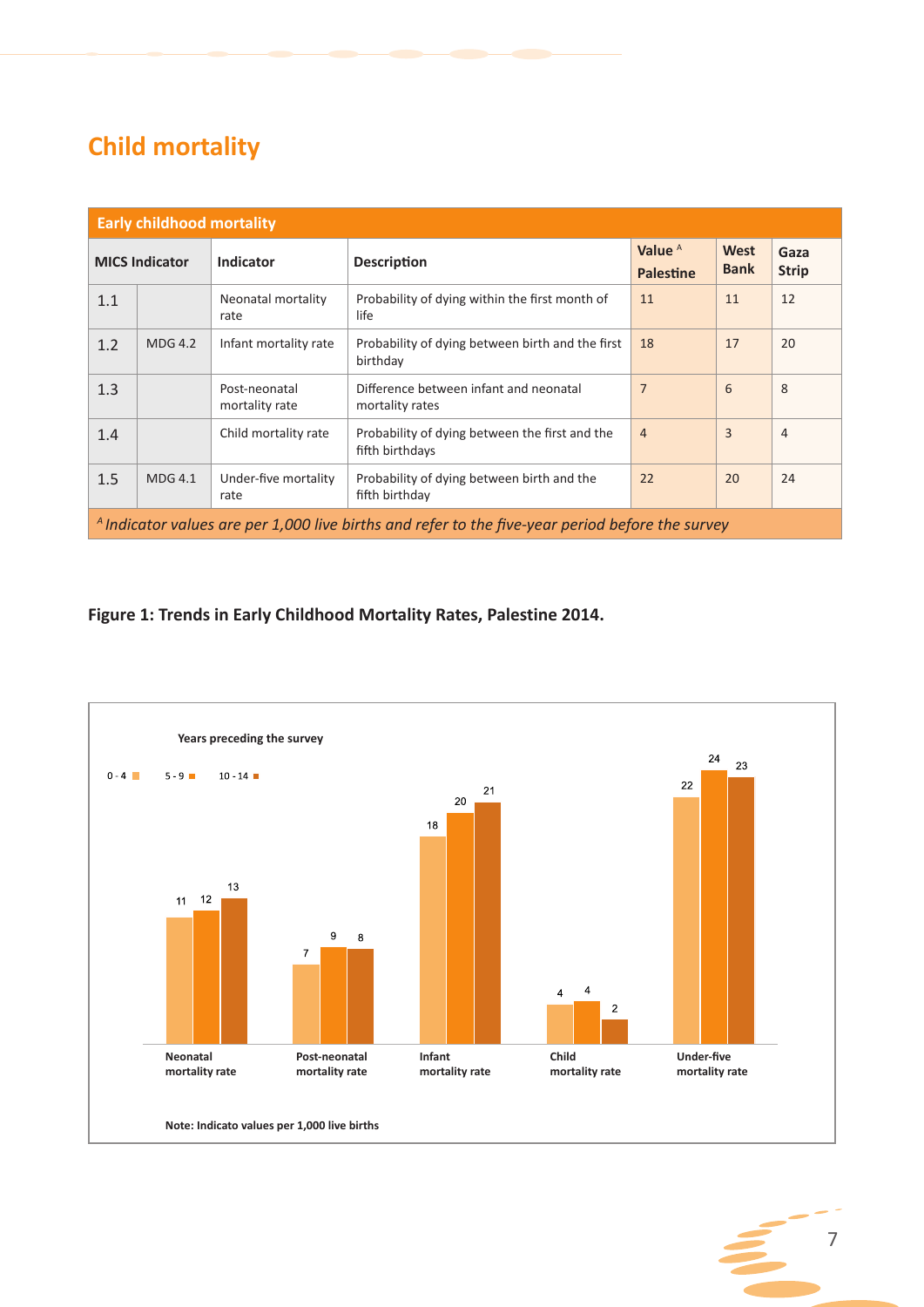## **Nutrition**

|                                 | <b>Nutritional Status 1</b> |                                                                    |                                                                                                                                                                                                                              |                  |                     |                      |  |  |
|---------------------------------|-----------------------------|--------------------------------------------------------------------|------------------------------------------------------------------------------------------------------------------------------------------------------------------------------------------------------------------------------|------------------|---------------------|----------------------|--|--|
| <b>MICS</b><br><b>Indicator</b> |                             | Indicator                                                          | <b>Description</b>                                                                                                                                                                                                           | <b>Palestine</b> | West<br><b>Bank</b> | Gaza<br><b>Strip</b> |  |  |
| 2.1a<br>2.1 <sub>b</sub>        | <b>MDG</b><br>1.8           | Underweight Prevalence<br>(a) Moderate and<br>severe<br>(b) Severe | Percentage of children under age 5 who fall<br>below<br>(a) minus two standard deviations<br>(moderate and severe)<br>(b) minus three standard deviations (severe)<br>of the median weight for age of the WHO<br>standard    | 1.4<br>0.2       | 1.5<br>0.3          | 1.3<br>0.2           |  |  |
| 2.2a<br>2.2 <sub>b</sub>        |                             | Stunting prevalence<br>(a) Moderate and<br>severe<br>(b) Severe    | Percentage of children under age 5 who fall<br>helow<br>(a) minus two standard deviations (moderate and<br>severe)<br>(b) minus three standard deviations (severe)<br>of the median height for age of the WHO<br>standard    | 7.4<br>1.8       | 7.7<br>2.4          | 7.1<br>1.1           |  |  |
| 2.3a<br>2.3 <sub>b</sub>        |                             | Wasting prevalence<br>(a) Moderate and<br>severe<br>(b) Severe     | Percentage of children under age 5 who fall<br>helow<br>(a) minus two standard deviations (moderate and<br>severe)<br>(b) minus three standard deviations (severe)<br>of the median weight for height of the WHO<br>standard | 1.2<br>0.3       | 1.7<br>0.6          | 0.7<br>0.1           |  |  |
| 2.3c                            |                             | Overweight<br>prevalence                                           | Percentage of children under age 5 who are<br>above two standard deviations of the median<br>weight for height of the WHO standard                                                                                           | 8.2              | 9.8                 | 6.5                  |  |  |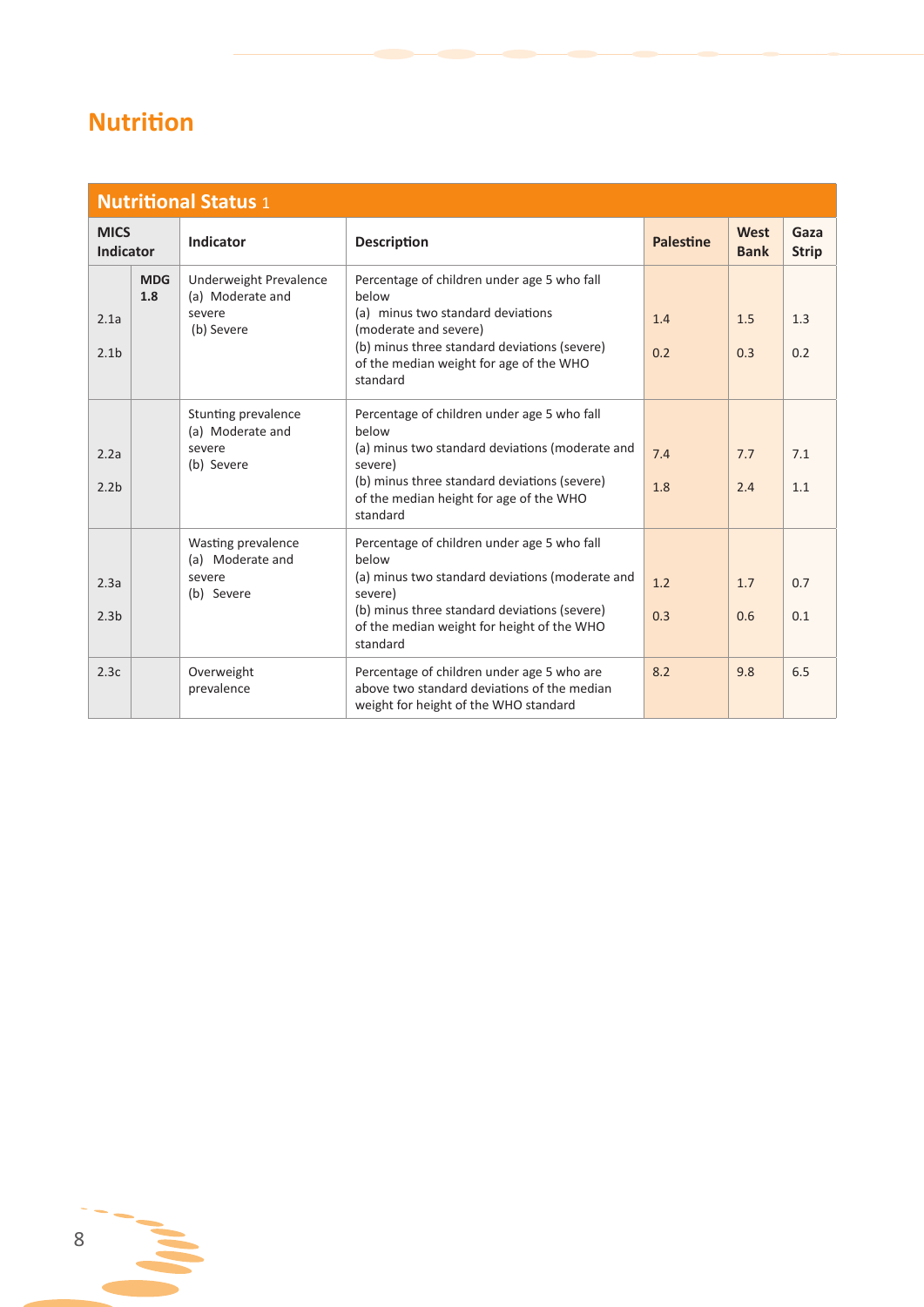



**Age in months**

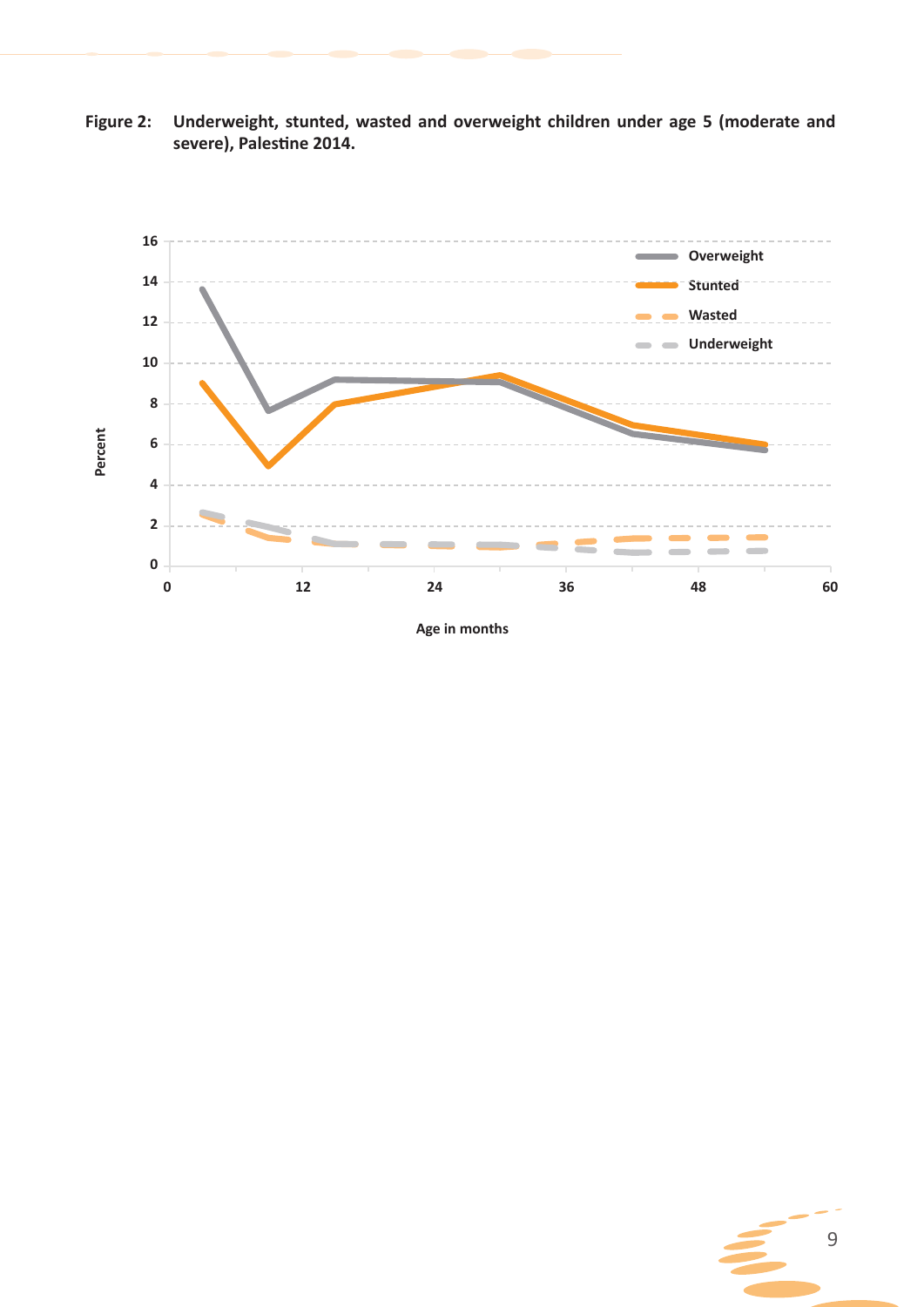| <b>Breastfeeding and infant feeding</b> |                                                         |                                                                                                                                                                                                                                                                                                                                                                                                                  |                  |                            |                      |  |  |  |
|-----------------------------------------|---------------------------------------------------------|------------------------------------------------------------------------------------------------------------------------------------------------------------------------------------------------------------------------------------------------------------------------------------------------------------------------------------------------------------------------------------------------------------------|------------------|----------------------------|----------------------|--|--|--|
| <b>MICS</b><br>Indicator                | <b>Indicator</b>                                        | <b>Description</b>                                                                                                                                                                                                                                                                                                                                                                                               | <b>Palestine</b> | <b>West</b><br><b>Bank</b> | Gaza<br><b>Strip</b> |  |  |  |
| 2.5                                     | Children ever breastfed                                 | Percentage of women with a live birth in the last 2<br>years who breastfed their last live-born child at any<br>time                                                                                                                                                                                                                                                                                             | 96.6             | 95.8                       | 97.6                 |  |  |  |
| 2.6                                     | Early initiation of<br>breastfeeding                    | Percentage of women with a live birth in the last<br>2 years who put their last newborn to the breast<br>within one hour of birth                                                                                                                                                                                                                                                                                | 40.8             | 40.7                       | 41.0                 |  |  |  |
| 2.7                                     | <b>Exclusive breastfeeding</b><br>under 6 months        | Percentage of infants under 6 months of age who<br>are exclusively breastfed <sup>2</sup>                                                                                                                                                                                                                                                                                                                        | 38.6             | 40.6                       | 36.4                 |  |  |  |
| 2.8                                     | Predominant<br>breastfeeding under 6<br>months          | Percentage of infants under 6 months of age who<br>received breast milk as the predominant source of<br>nourishment <sup>3</sup> during the previous day                                                                                                                                                                                                                                                         | 50.0             | 52.9                       | 46.7                 |  |  |  |
| 2.9                                     | Continued<br>breastfeeding at 1 year                    | Percentage of children age 12-15 months who<br>received breast milk during the previous day                                                                                                                                                                                                                                                                                                                      | 52.9             | 48.4                       | 58.7                 |  |  |  |
| 2.10                                    | Continued<br>breastfeeding at 2<br>years                | Percentage of children age 20-23 months who<br>received breast milk during the previous day                                                                                                                                                                                                                                                                                                                      | 11.5             | 13.8                       | 8.4                  |  |  |  |
| 2.11                                    | Median duration of<br>breastfeeding                     | The age in months when 50 percent of children age<br>0-35 months did not receive breast milk during the<br>previous day                                                                                                                                                                                                                                                                                          | 13.9             | 13.3                       | 14.2                 |  |  |  |
| 2.12                                    | Age-appropriate<br>breastfeeding                        | Percentage of children age 0-23 months<br>appropriately fed <sup>4</sup> during the previous day                                                                                                                                                                                                                                                                                                                 | 43.4             | 42.0                       | 45.1                 |  |  |  |
| 2.13                                    | Introduction of solid,<br>semi-solid or soft foods      | Percentage of infants age 6-8 months who received<br>solid, semi-solid or soft foods during the previous<br>day                                                                                                                                                                                                                                                                                                  | 89.6             | 87.7                       | 91.6                 |  |  |  |
| 2.14                                    | Milk feeding frequency<br>for non-breastfed<br>children | Percentage of non-breastfed children age 6-23<br>months who received at least 2 milk feedings during<br>the previous day                                                                                                                                                                                                                                                                                         | 69.6             | 79.1                       | 57.6                 |  |  |  |
| 2.15                                    | Minimum meal<br>frequency                               | Percentage of children age 6-23 months who<br>received solid, semi-solid and soft foods (plus milk<br>feeds for non-breastfed children) the minimum<br>number of times <sup>5</sup> or more during the previous day                                                                                                                                                                                              | 75.4             | 75.4                       | 75.4                 |  |  |  |
| 2.16                                    | Minimum dietary<br>diversity                            | Percentage of children age 6-23 months who<br>received foods from 4 or more food groups <sup>6</sup> during<br>the previous day                                                                                                                                                                                                                                                                                  | 62.6             | 68.9                       | 55.1                 |  |  |  |
| 2.17a<br>2.17 <sub>b</sub>              | Minimum acceptable<br>diet                              | (a) Percentage of breastfed children age 6-23<br>months who had at least the minimum dietary<br>diversity and the minimum meal frequency during<br>the previous day<br>(b) Percentage of non-breastfed children age 6-23<br>months who received at least 2 milk feedings<br>and had at least the minimum dietary diversity<br>not including milk feeds and the minimum meal<br>frequency during the previous day | 40.2<br>43.8     | 44.5<br>51.6               | 35.7<br>33.9         |  |  |  |
| 2.18                                    | <b>Bottle feeding</b>                                   | Percentage of children age 0-23 months who were<br>fed with a bottle during the previous day                                                                                                                                                                                                                                                                                                                     | 42.4             | 47.5                       | 36.3                 |  |  |  |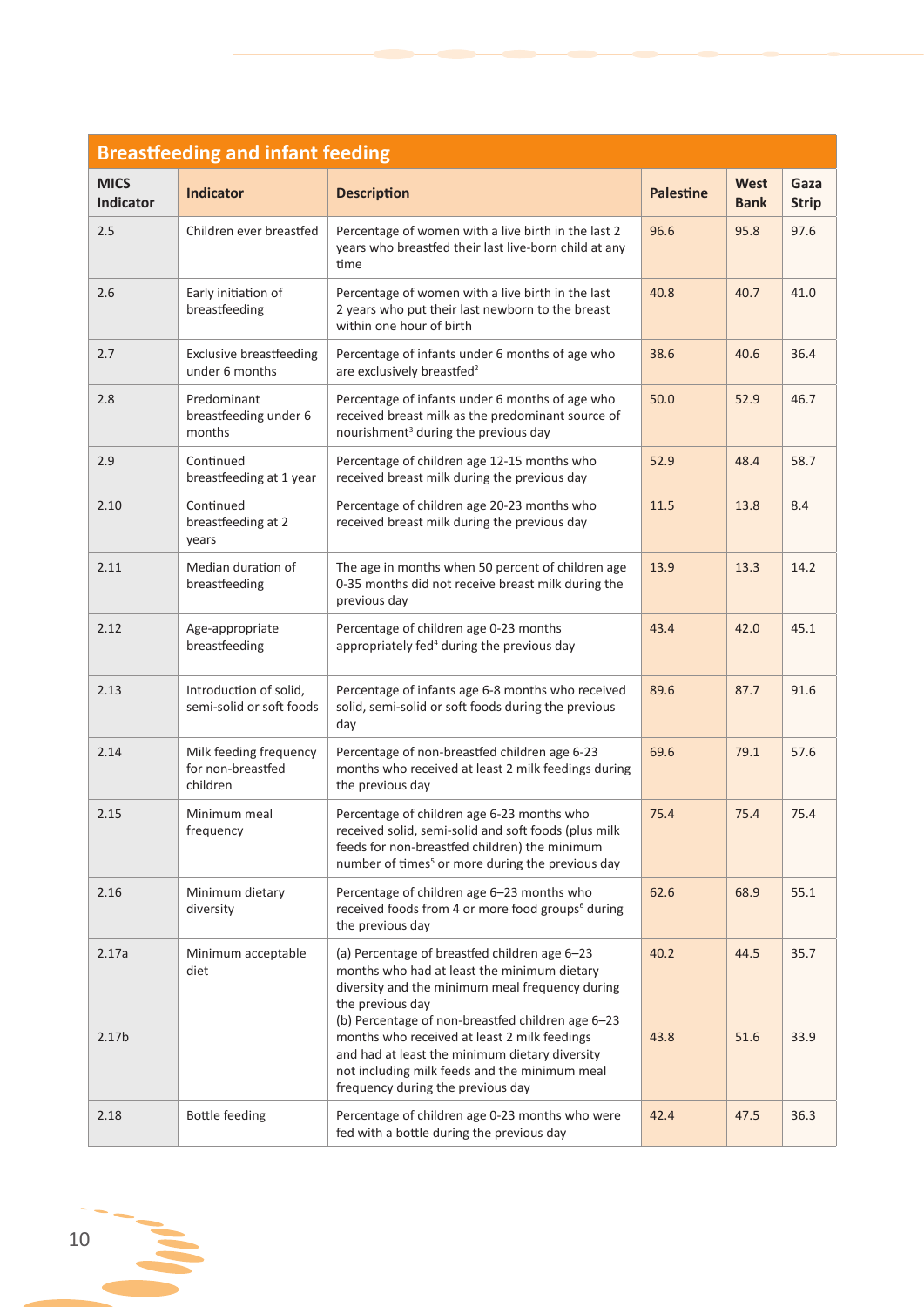| <b>Salt iodization</b> |                             |                                                                                                |                  |                     |                      |  |  |
|------------------------|-----------------------------|------------------------------------------------------------------------------------------------|------------------|---------------------|----------------------|--|--|
| <b>MICS Indicator</b>  | <b>Indicator</b>            | <b>Description</b>                                                                             | <b>Palestine</b> | West<br><b>Bank</b> | Gaza<br><b>Strip</b> |  |  |
| 2.19                   | lodized salt<br>consumption | Percentage of households with salt<br>testing 15 parts per million or more of<br>iodide/iodate | 73.2             | 69.3                | 79.7                 |  |  |

| Low-birthweight                 |                             |                                                                                                     |                  |                     |                   |  |  |
|---------------------------------|-----------------------------|-----------------------------------------------------------------------------------------------------|------------------|---------------------|-------------------|--|--|
| <b>MICS</b><br><b>Indicator</b> | Indicator                   | <b>Description</b>                                                                                  | <b>Palestine</b> | West<br><b>Bank</b> | <b>Gaza Strip</b> |  |  |
| 2.20                            | Low-birthweight<br>infants  | Percentage of most recent live births in the<br>last 2 years weighing below 2,500 grams at<br>birth | 8.3              | 8.4                 | 8.3               |  |  |
| 2.21                            | Infants weighed at<br>birth | Percentage of most recent live births in the<br>last 2 years who were weighed at birth              | 99.7             | 99.6                | 99.8              |  |  |

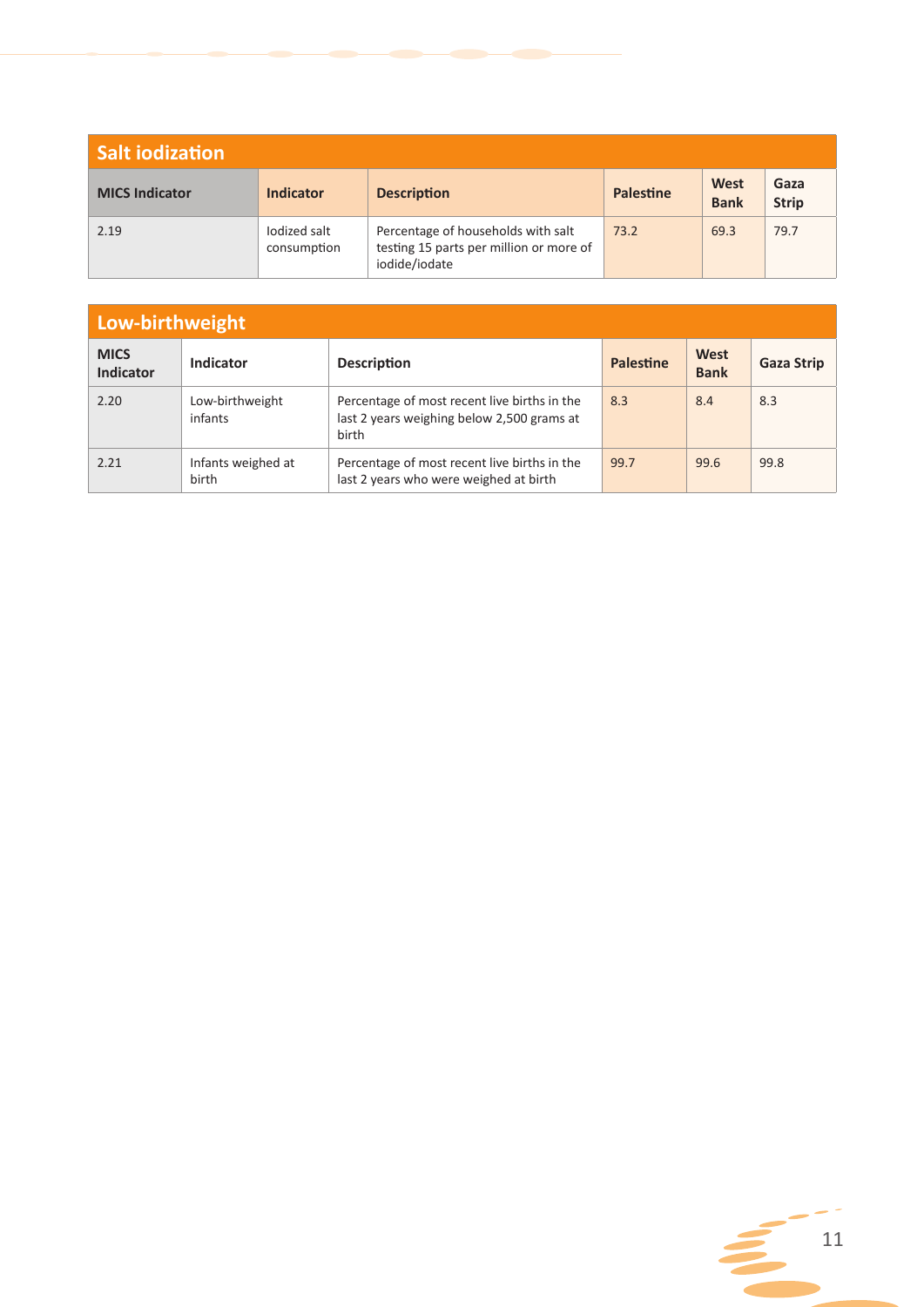### **Child health**

|                                 | <b>Vaccinations</b> <sup>7</sup> |                                                                                                      |                                                                                                                                                                                                    |                  |                     |                      |  |  |
|---------------------------------|----------------------------------|------------------------------------------------------------------------------------------------------|----------------------------------------------------------------------------------------------------------------------------------------------------------------------------------------------------|------------------|---------------------|----------------------|--|--|
| <b>MICS</b><br><b>Indicator</b> |                                  | <b>Indicator</b>                                                                                     | <b>Description</b>                                                                                                                                                                                 | <b>Palestine</b> | West<br><b>Bank</b> | Gaza<br><b>Strip</b> |  |  |
| 3.1                             |                                  | Tuberculosis<br>immunization<br>coverage                                                             | Percentage of children age 12-23 months who<br>received BCG vaccine by their first birthday                                                                                                        | 98.8             | 98.2                | 99.3                 |  |  |
| 3.2                             |                                  | Polio<br>immunization<br>coverage                                                                    | Percentage of children age 12-23 months who<br>received the third dose of OPV vaccine (OPV3) by<br>their first birthday                                                                            | 97.9             | 97.6                | 98.2                 |  |  |
| 3.3                             |                                  | Penta<br>immunization<br>coverage <sup>8</sup>                                                       | Percentage of children age 12-23 months<br>who received the third dose of Penta vaccine<br>(diphtheria, pertussis, tetanus, hepatitis B and<br>haemophilus influenza B) by their first birthday    | 96.9             | 96.6                | 97.2                 |  |  |
| 3.4                             | <b>MDG</b><br>4.3                | Measles<br>immunization<br>coverage                                                                  | Percentage of children age 24-35 months who<br>received measles vaccine by their second birthday                                                                                                   | 97.0             | 96.9                | 97.1                 |  |  |
| 3.5                             |                                  | Hepatitis B<br>immunization<br>coverage                                                              | Percentage of children age 12-23 months who<br>received the third dose of Hepatitis B vaccine<br>(HepB3) by their first birthday                                                                   | 96.9             | 96.6                | 97.2                 |  |  |
| 3.6                             |                                  | Haemophilus<br>influenzae<br>type B (Hib)<br>immunization<br>coverage (Penta<br>$3)$ <sup>viii</sup> | Percentage of children age 12-23 months who<br>received the third dose of Hib vaccine (Hib3) by<br>their first birthday                                                                            | 96.9             | 96.6                | 97.2                 |  |  |
| 3.8                             |                                  | <b>Full immunization</b><br>coverage                                                                 | Percentage of children age 24-35 months who<br>received all <sup>9</sup> vaccinations recommended in the<br>national immunization schedule by their first<br>birthday (measles by second birthday) | 89.9             | 89.8                | 90.0                 |  |  |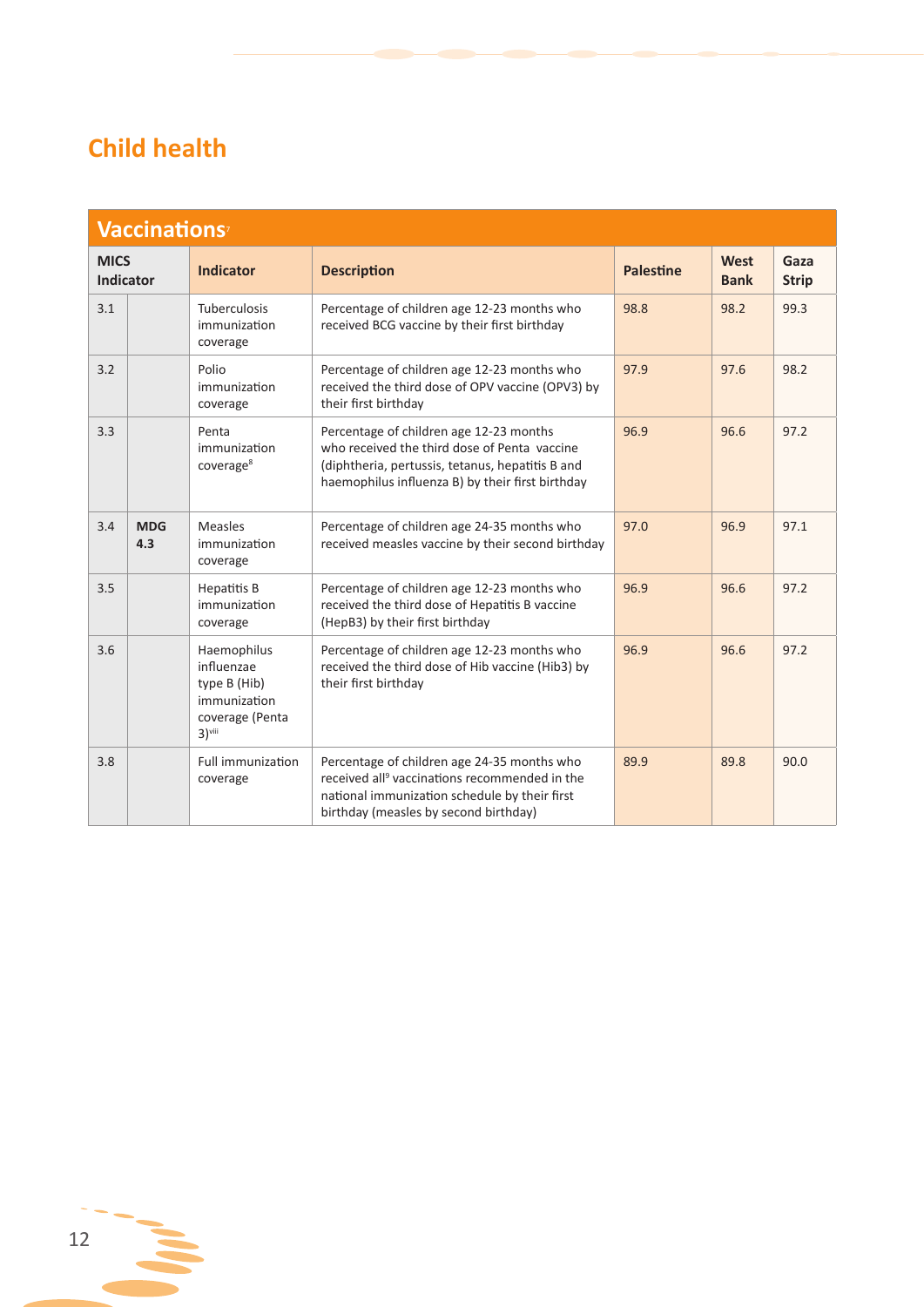

#### **Figure 3: Vaccinations by age 12 months (Measles by 24 months) Palestine 2014.**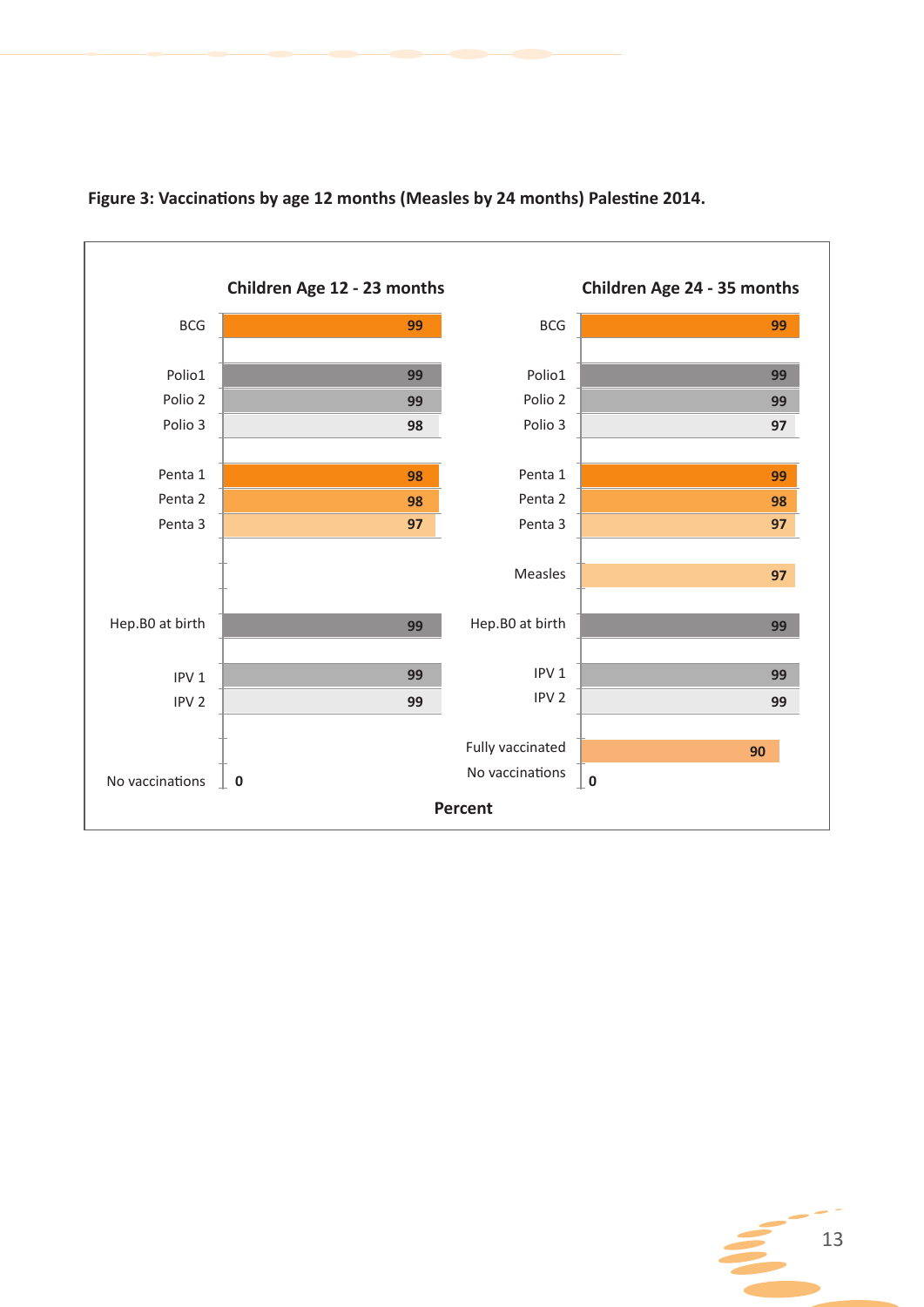| <b>Diarrhoea</b>                |                                                                                                               |                                                                                                                                                                                                                |                  |                     |                      |  |  |
|---------------------------------|---------------------------------------------------------------------------------------------------------------|----------------------------------------------------------------------------------------------------------------------------------------------------------------------------------------------------------------|------------------|---------------------|----------------------|--|--|
| <b>MICS</b><br><b>Indicator</b> | <b>Indicator</b>                                                                                              | <b>Description</b>                                                                                                                                                                                             | <b>Palestine</b> | West<br><b>Bank</b> | Gaza<br><b>Strip</b> |  |  |
|                                 | Children with<br>diarrhea                                                                                     | Percentage of children under age 5 with diarrhoea<br>in the last 2 weeks                                                                                                                                       | 11.3             | 11.4                | 11.1                 |  |  |
| 3.10                            | Care-seeking for<br>diarrhoea                                                                                 | Percentage of children under age 5 with diarrhoea<br>in the last 2 weeks for whom advice or treatment<br>was sought from a health facility or provider                                                         | 52.9             | 52.4                | 53.4                 |  |  |
| 3.11                            | Diarrhoea treatment<br>with oral rehydration<br>salts (ORS) (Fluid<br>from packet and Pre-<br>packaged fluid) | Percentage of children under age 5 with diarrhoea<br>in the last 2 weeks who received ORS<br>(Fluid from packet and Pre-packaged fluid)                                                                        | 31.5             | 35.8                | 26.5                 |  |  |
| 3.12                            | Diarrhoea treatment<br>with oral rehydration<br>therapy (ORT) and<br>continued feeding                        | Percentage of children under age 5 with diarrhoea<br>in the last 2 weeks who received ORT (ORS packet,<br>pre-packaged ORS fluid, or increased fluids) and<br>continued feeding during the episode of diarrhea | 38.2             | 41.4                | 34.4                 |  |  |

| <b>Acute Respiratory Infection (ARI) symptoms</b> |                                                           |                                                                                                                                                              |                  |                     |                      |  |  |  |  |  |
|---------------------------------------------------|-----------------------------------------------------------|--------------------------------------------------------------------------------------------------------------------------------------------------------------|------------------|---------------------|----------------------|--|--|--|--|--|
| <b>MICS</b><br><b>Indicator</b>                   | Indicator                                                 | <b>Description</b>                                                                                                                                           | <b>Palestine</b> | West<br><b>Bank</b> | Gaza<br><b>Strip</b> |  |  |  |  |  |
|                                                   | Children with ARI<br>symptoms                             | Percentage of children under age 5 with ARI<br>symptoms in the last 2 weeks                                                                                  | 10.7             | 11.0                | 10.4                 |  |  |  |  |  |
| 3.13                                              | Care-seeking for<br>children with ARI<br>symptoms         | Percentage of children under age 5 with ARI<br>symptoms in the last 2 weeks for whom advice<br>or treatment was sought from a health facility or<br>provider | 76.5             | 78.6                | 74.0                 |  |  |  |  |  |
| 3.14                                              | Antibiotic treatment<br>for children with ARI<br>symptoms | Percentage of children under age 5 with ARI<br>symptoms in the last 2 weeks who received<br>antibiotics                                                      | 70.3             | 72.7                | 67.4                 |  |  |  |  |  |

| Solid fuel use                  |                                   |                                                                                                                         |                  |                     |                      |  |  |  |  |
|---------------------------------|-----------------------------------|-------------------------------------------------------------------------------------------------------------------------|------------------|---------------------|----------------------|--|--|--|--|
| <b>MICS</b><br><b>Indicator</b> | Indicator                         | <b>Description</b>                                                                                                      | <b>Palestine</b> | West<br><b>Bank</b> | Gaza<br><b>Strip</b> |  |  |  |  |
| 3.15                            | Use of solid fuels for<br>cooking | Percentage of household members in households<br>that use solid fuels as the basic source of domestic<br>energy to cook | 1.8              | 0.5                 | 3.7                  |  |  |  |  |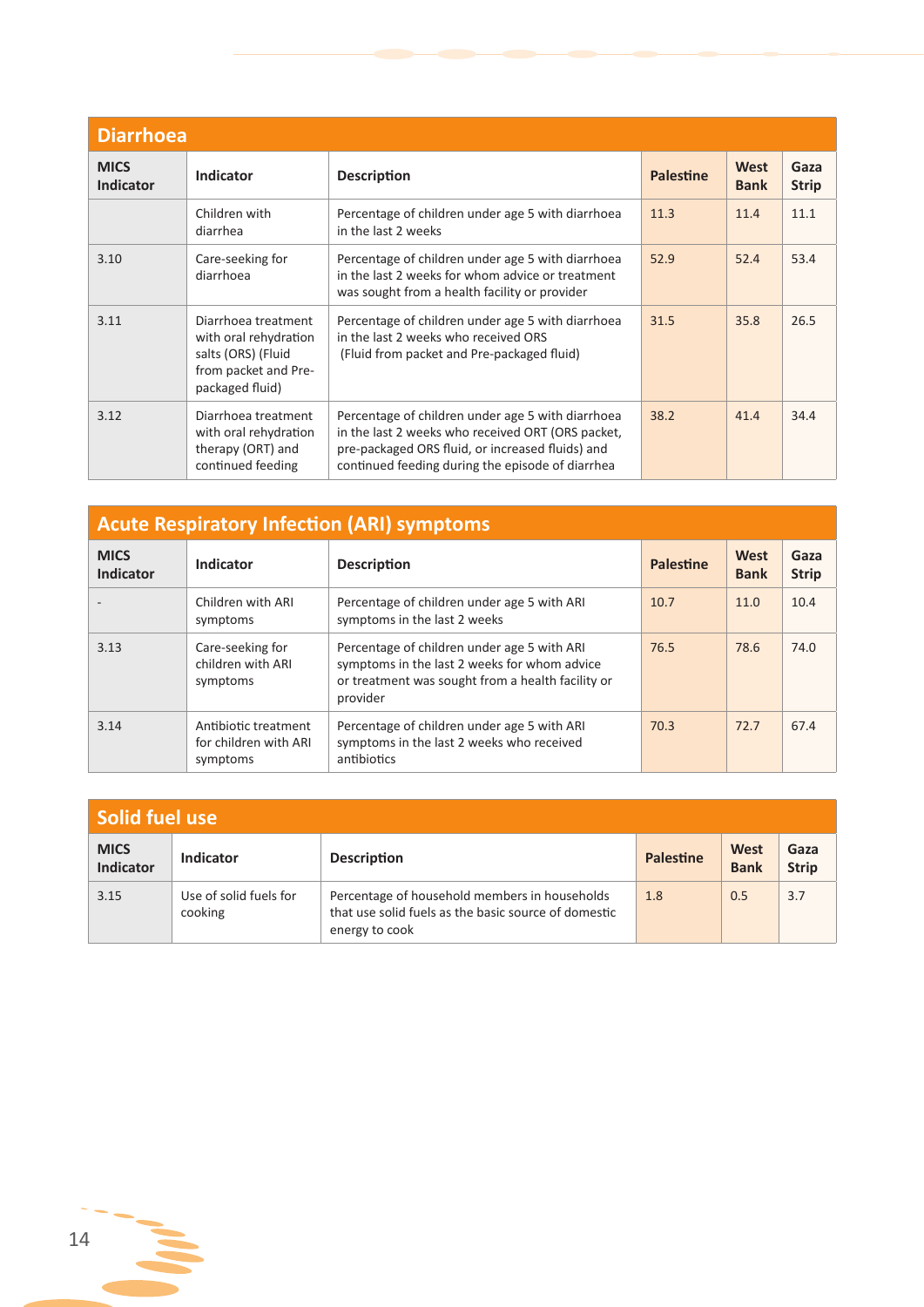### **Water and sanitation**

| <b>Water and sanitation</b>     |                   |                                           |                                                                                                                                |                  |                     |                      |  |  |  |  |  |
|---------------------------------|-------------------|-------------------------------------------|--------------------------------------------------------------------------------------------------------------------------------|------------------|---------------------|----------------------|--|--|--|--|--|
| <b>MICS</b><br><b>Indicator</b> |                   | <b>Indicator</b>                          | <b>Description</b>                                                                                                             | <b>Palestine</b> | West<br><b>Bank</b> | Gaza<br><b>Strip</b> |  |  |  |  |  |
| 4.1                             | <b>MDG</b><br>7.8 | Use of improved drinking<br>water sources | Percentage of household members using<br>improved sources of drinking water                                                    | 61.5             | 96.8                | 10.4                 |  |  |  |  |  |
| 4.2                             |                   | Water treatment                           | Percentage of household members in<br>households using unimproved drinking<br>water who use an appropriate treatment<br>method | 1.3              | 11.0                | 0.8                  |  |  |  |  |  |
| 4.3                             | <b>MDG</b><br>7.9 | Use of improved<br>sanitation             | Percentage of household members using<br>improved sanitation facilities which are<br>not shared                                | 98.6             | 98.8                | 98.4                 |  |  |  |  |  |

#### **Figure 4: Use of improved water and sanitation in urban, rural and camps, Palestine 2014.**



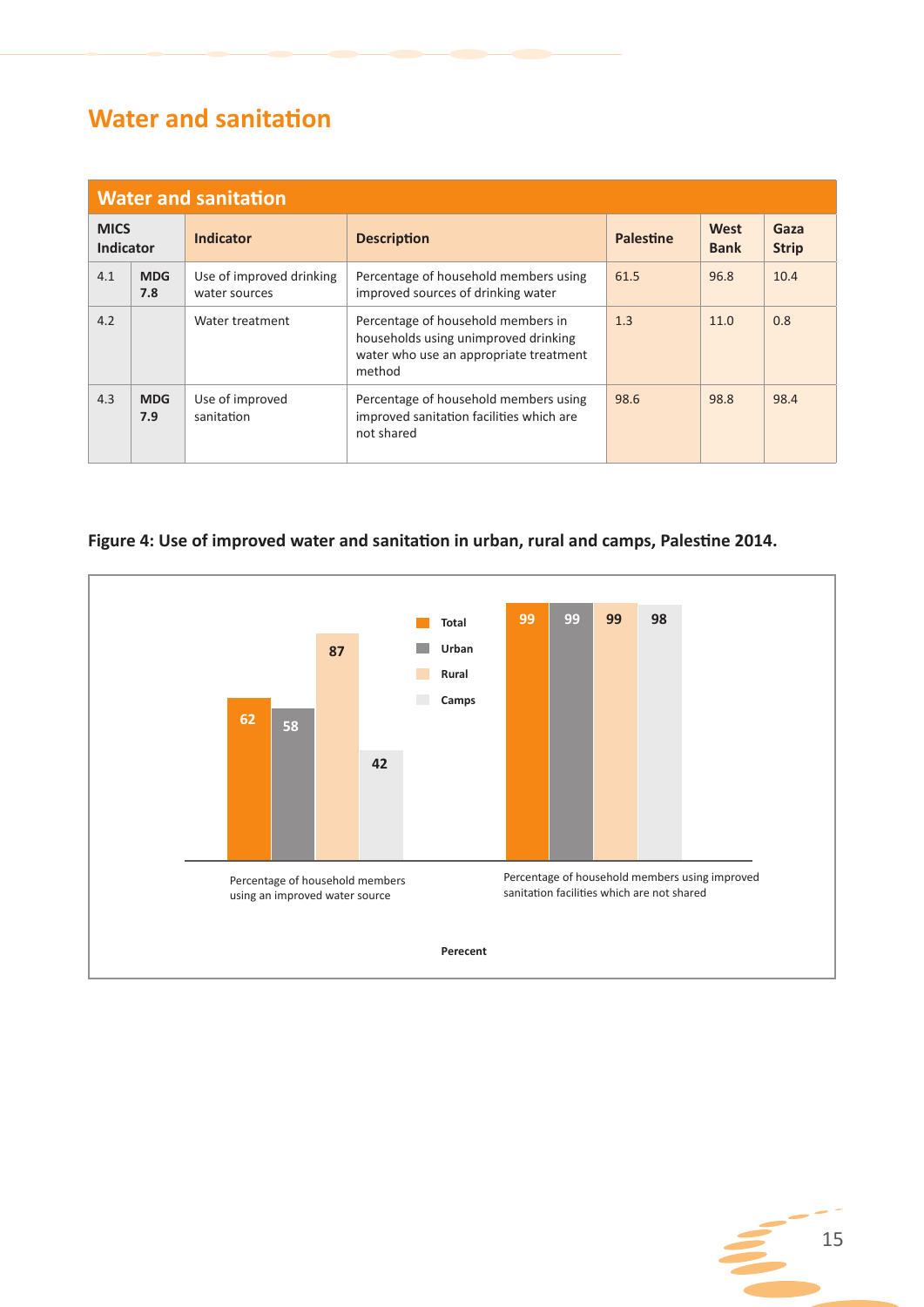### **Reproductive health**

| <b>Contraception and unmet need</b> |                   |                                  |                                                                                                                                                                                                              |                  |                     |                      |  |  |  |  |
|-------------------------------------|-------------------|----------------------------------|--------------------------------------------------------------------------------------------------------------------------------------------------------------------------------------------------------------|------------------|---------------------|----------------------|--|--|--|--|
| <b>MICS</b><br><b>Indicator</b>     |                   | <b>Indicator</b>                 | <b>Description</b>                                                                                                                                                                                           | <b>Palestine</b> | West<br><b>Bank</b> | Gaza<br><b>Strip</b> |  |  |  |  |
|                                     |                   | Total fertility rate             | Total fertility rate <sup>A</sup> for women age 15-49 years                                                                                                                                                  | 4.1              | 3.7                 | 4.5                  |  |  |  |  |
| 5.1                                 | <b>MDG</b><br>5.4 | Adolescent birth rate            | Age-specific fertility rate <sup>A</sup> for women age 15-19<br>years                                                                                                                                        | 48               | 35                  | 66                   |  |  |  |  |
| 5.2                                 |                   | Early childbearing               | Percentage of women age 20-24 years who had at<br>least one live birth<br>before age 18                                                                                                                      | 22.0             | 19.6                | 25.1                 |  |  |  |  |
| 5.3                                 | <b>MDG</b><br>5.3 | Contraceptive<br>prevalence rate | Percentage of women age 15-49 years currently<br>married who are using (or whose partner is using) a<br>(modern or traditional) contraceptive method                                                         | 57.2             | 59.8                | 53.4                 |  |  |  |  |
| 5.4                                 | <b>MDG</b><br>5.6 | Unmet need                       | Percentage of women age 15-49 years who are<br>currently married who are fecund and want to space<br>their births or limit the number of children they<br>have and who are not currently using contraception | 10.9             | 11.0                | 10.7                 |  |  |  |  |

*<sup>A</sup>The age-specific fertility rate is defined as the number of live births to women in a specific age group during a specified period, divided by the average number of women in that age group during the same period, expressed per 1,000 women. The age-specific fertility rate for women age 15-19 years is also termed as the adolescent birth rate.*

*The total fertility rate (TFR) is calculated by summing the age-specific fertility rates calculated for each of the 5-year age groups of women, from*  age 15 through to age 49. The TFR denotes the average number of children to which a woman will have given birth by the end of her reproductive *years (by age 50) if current fertility rates prevailed.*

#### **Figure 5: Use of contraception, Palestine 2014.**

| <b>Modern methods</b><br>44 |    | <b>Traditional</b><br>methods<br>13 |    |    | No method<br>43 |    |    |    |     |
|-----------------------------|----|-------------------------------------|----|----|-----------------|----|----|----|-----|
|                             |    |                                     |    |    |                 |    |    |    |     |
| 10                          | 20 | 30                                  | 40 | 50 | 60              | 70 | 80 | 90 | 100 |

| <b>Modern methods</b> | 44.1 |
|-----------------------|------|
| Female sterilization  | 1.8  |
| Male sterilization    | 0.0  |
| <b>IUD</b>            | 26.2 |
| Injectable            | 0.9  |
| Implants              | 0.0  |
| Pill                  | 8.0  |
| Male condom           | 5.6  |
| Female condom         | 0.0  |
| Diaphragm/Foam/Jelly  | 0.1  |
| LAM                   | 1.6  |

| <b>Modern methods</b> | 44.1 | <b>Traditional methods</b> | 13.1 |
|-----------------------|------|----------------------------|------|
| Female sterilization  | 1.8  | Periodic abstinence        | 3.6  |
| Male sterilization    | 0.0  | Withdrawal                 | 9.3  |
| <b>IUD</b>            | 26.2 | Other                      | 0.1  |

| Implants | 0.0 | Any method | 57.2 |
|----------|-----|------------|------|
|          |     |            |      |

| Male condom | 5.6 | No method | 42.8 |
|-------------|-----|-----------|------|
|             |     |           |      |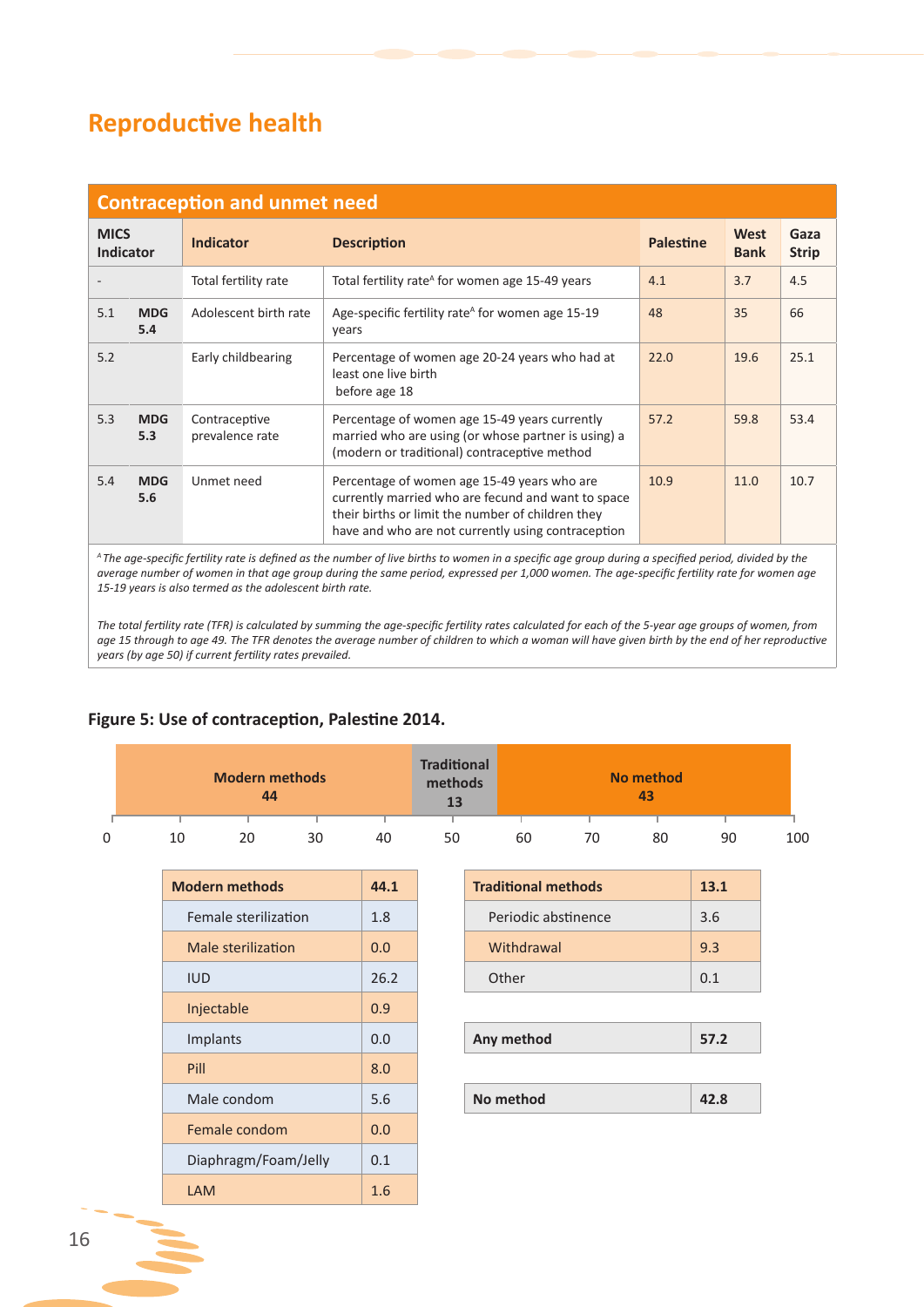| <b>Maternal and newborn health</b> |                       |                                     |                                                                                                                                                                                                                                                    |                  |                     |                      |  |  |  |  |
|------------------------------------|-----------------------|-------------------------------------|----------------------------------------------------------------------------------------------------------------------------------------------------------------------------------------------------------------------------------------------------|------------------|---------------------|----------------------|--|--|--|--|
|                                    | <b>MICS Indicator</b> | <b>Indicator</b>                    | <b>Description</b>                                                                                                                                                                                                                                 | <b>Palestine</b> | West<br><b>Bank</b> | Gaza<br><b>Strip</b> |  |  |  |  |
|                                    |                       | Antenatal care<br>coverage          | Percentage of women age 15-49 years with a live<br>birth in the last 2 years who were attended during<br>their last pregnancy that led to a live birth<br>(a) at least once by skilled health personnel<br>(b) at least four times by any provider |                  |                     |                      |  |  |  |  |
| 5.5a                               | <b>MDG 5.5</b>        |                                     |                                                                                                                                                                                                                                                    | 99.4             | 99.3                | 99.5                 |  |  |  |  |
| 5.5 <sub>b</sub>                   | <b>MDG 5.5</b>        |                                     |                                                                                                                                                                                                                                                    | 95.5             | 95.7                | 95.3                 |  |  |  |  |
| 5.6                                |                       | Content of<br>antenatal care        | Percentage of women age 15-49 years with a<br>live birth in the last 2 years who had their blood<br>pressure measured and gave urine and blood<br>samples during the last pregnancy that led to a live<br>birth                                    | 95.8             | 93.9                | 98.1                 |  |  |  |  |
| 5.7                                | <b>MDG 5.2</b>        | Skilled<br>attendant at<br>delivery | Percentage of women age 15-49 years with a live<br>birth in the last 2 years who were attended by<br>skilled health personnel during their most recent<br>live birth                                                                               | 99.6             | 99.6                | 99.5                 |  |  |  |  |
| 5.8                                |                       | Institutional<br>deliveries         | Percentage of women age 15-49 years with a live<br>birth in the last 2 years whose most recent live<br>birth was delivered in a health facility                                                                                                    | 99.3             | 99.3                | 99.4                 |  |  |  |  |
| 5.9                                |                       | Caesarean<br>section                | Percentage of women age 15-49 years whose most<br>recent live birth in the last 2 years was delivered by<br>caesarean section                                                                                                                      | 20.3             | 22.7                | 17.4                 |  |  |  |  |

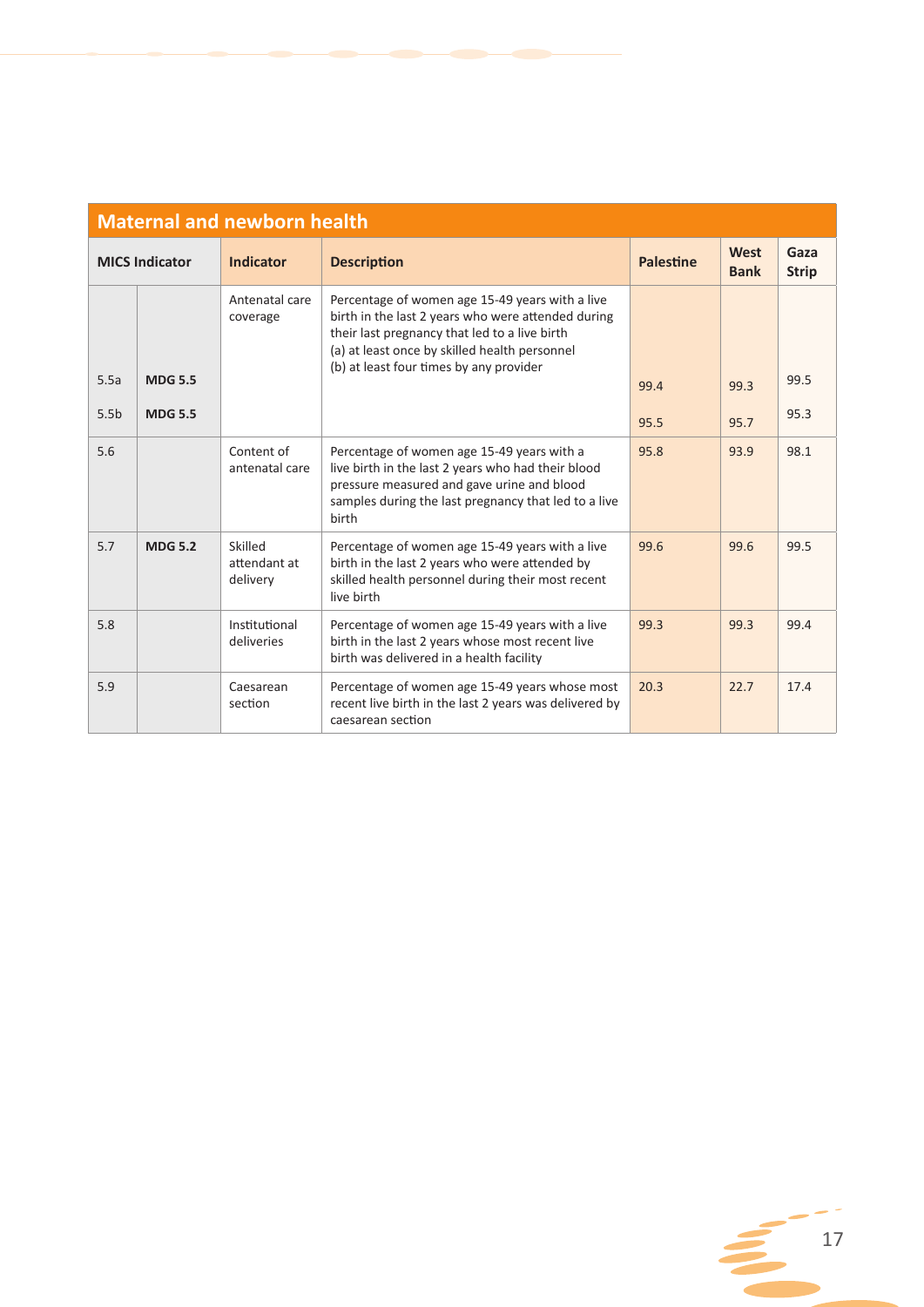| <b>Post-natal health checks</b> |                                               |                                                                                                                                                                                                                                          |                  |                     |                      |  |  |  |  |  |
|---------------------------------|-----------------------------------------------|------------------------------------------------------------------------------------------------------------------------------------------------------------------------------------------------------------------------------------------|------------------|---------------------|----------------------|--|--|--|--|--|
| <b>MICS</b><br><b>Indicator</b> | <b>Indicator</b>                              | <b>Description</b>                                                                                                                                                                                                                       | <b>Palestine</b> | West<br><b>Bank</b> | Gaza<br><b>Strip</b> |  |  |  |  |  |
| 5.10                            | Post-partum stay in<br>health facility        | Percentage of women age 15-49 years who stayed<br>in the health facility for 12 hours or more after the<br>delivery of their most recent live birth in the last 2<br>years                                                               | 58.5             | 81.3                | 31.0                 |  |  |  |  |  |
| 5.11                            | Post-natal health<br>check for the<br>newborn | Percentage of last live births in the last 2 years who<br>received a health check while in facility or at home<br>following delivery, or a post-natal care visit within 2<br>days after delivery                                         | 93.9             | 96.9                | 90.2                 |  |  |  |  |  |
| 5.12                            | Post-natal health<br>check for the mother     | Percentage of women age 15-49 years who received<br>a health check while in facility or at home following<br>delivery, or a post-natal care visit within 2 days after<br>delivery of their most recent live birth in the last 2<br>years | 90.7             | 89.7                | 91.8                 |  |  |  |  |  |

## **Child development**

| <b>Child development</b>        |                                            |                                                                                                                                                                                                |                  |                     |                      |  |  |  |  |  |
|---------------------------------|--------------------------------------------|------------------------------------------------------------------------------------------------------------------------------------------------------------------------------------------------|------------------|---------------------|----------------------|--|--|--|--|--|
| <b>MICS</b><br><b>Indicator</b> | <b>Indicator</b>                           | <b>Description</b>                                                                                                                                                                             | <b>Palestine</b> | West<br><b>Bank</b> | Gaza<br><b>Strip</b> |  |  |  |  |  |
| 6.1                             | Attendance to early<br>childhood education | Percentage of children age 36-59 months who are<br>attending an early childhood education programme                                                                                            | 26.4             | 27.2                | 25.5                 |  |  |  |  |  |
| 6.2                             | Support for learning                       | Percentage of children age 36-59 months with<br>whom an adult has engaged in four or more<br>activities to promote learning and school readiness<br>in the last 3 days                         | 77.5             | 82.7                | 71.5                 |  |  |  |  |  |
| 6.3                             | Father's support for<br>learning           | Percentage of children age 36-59 months whose<br>biological father has engaged in four or more<br>activities to promote learning and school readiness<br>in the last 3 days                    | 12.0             | 14.1                | 9.7                  |  |  |  |  |  |
| 6.4                             | Mother's support for<br>learning           | Percentage of children age 36-59 months whose<br>biological mother has engaged in four or more<br>activities to promote learning and school readiness<br>in the last 3 days                    | 54.4             | 59.2                | 48.9                 |  |  |  |  |  |
| 6.5                             | Availability of<br>children's books        | Percentage of children under age 5 who have three<br>or more children's books                                                                                                                  | 19.9             | 20.2                | 19.5                 |  |  |  |  |  |
| 6.6                             | Availability of<br>playthings              | Percentage of children under age 5 who play with<br>two or more types of playthings                                                                                                            | 69.1             | 71.9                | 65.9                 |  |  |  |  |  |
| 6.7                             | Inadequate care                            | Percentage of children under age 5 left alone or in<br>the care of another child younger than 10 years of<br>age for more than one hour at least once in the last<br>week                      | 14.3             | 13.1                | 15.6                 |  |  |  |  |  |
| 6.8                             | Early child<br>development index           | Percentage of children age 36-59 months who are<br>developmentally on track in at least three of the<br>following four domains: literacy-numeracy, physical,<br>social-emotional, and learning | 72.0             | 76.0                | 67.5                 |  |  |  |  |  |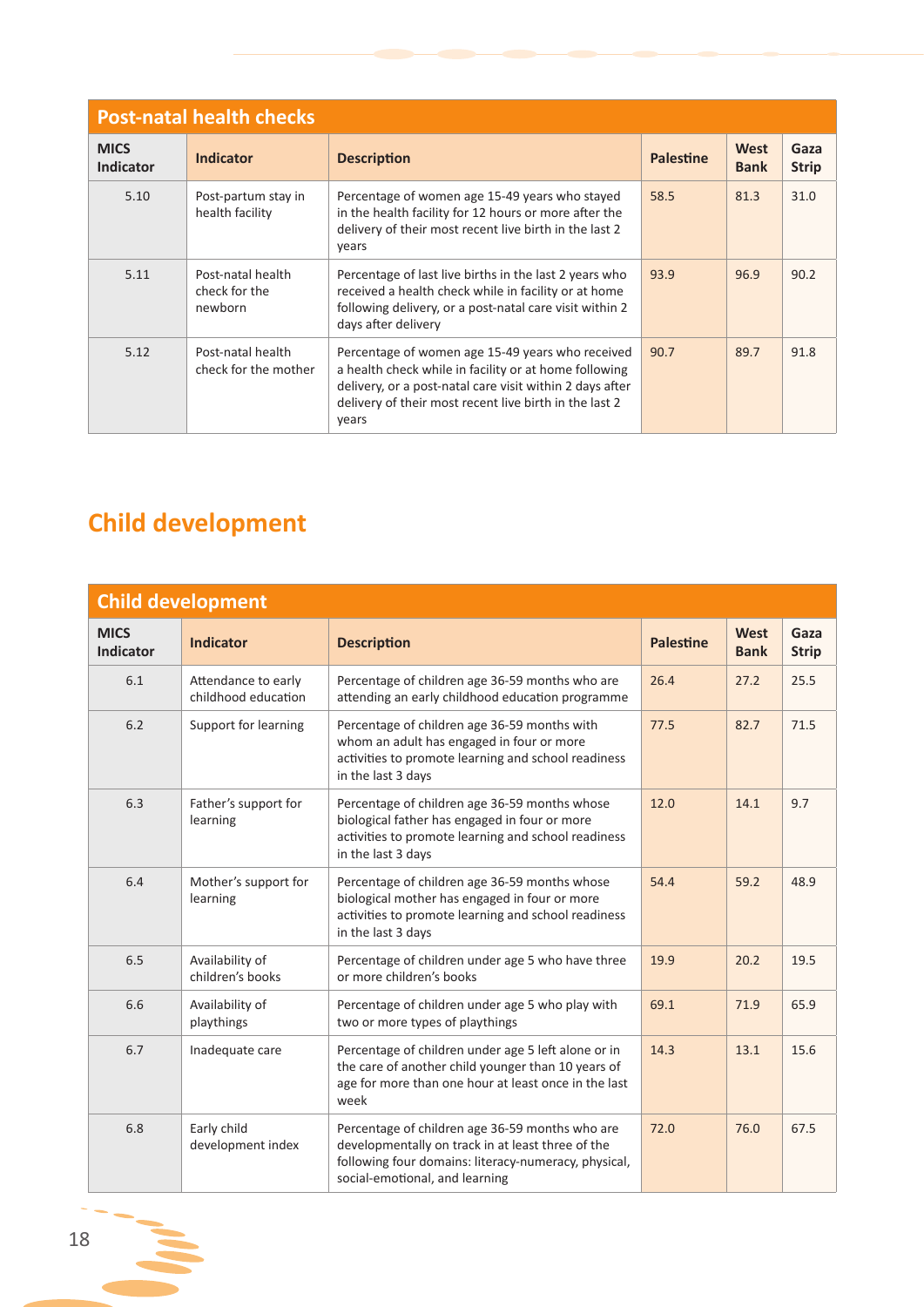## **Literacy and education**

| Literacy and education <sup>10</sup> |                   |                                                        |                                                                                                                                                                                                                                                                                                 |                  |                            |                      |  |  |
|--------------------------------------|-------------------|--------------------------------------------------------|-------------------------------------------------------------------------------------------------------------------------------------------------------------------------------------------------------------------------------------------------------------------------------------------------|------------------|----------------------------|----------------------|--|--|
| <b>Survey</b><br><b>Indicator</b>    |                   | <b>Indicator</b>                                       | <b>Description</b>                                                                                                                                                                                                                                                                              | <b>Palestine</b> | <b>West</b><br><b>Bank</b> | Gaza<br><b>Strip</b> |  |  |
| <b>MICS</b><br>7.1                   | <b>MDG</b><br>2.3 | Literacy rate among<br>young woman                     | Percentage of young woman age 15-24 years who<br>are able to read a short simple statement about<br>everyday life or who attended secondary or higher<br>education                                                                                                                              | 97.2             | 97.6                       | 96.5                 |  |  |
| 7.2                                  |                   | School readiness                                       | Percentage of children in first grade of basic school<br>who attended pre-school during the previous<br>school year                                                                                                                                                                             | 94.1             | 91.9                       | 97.2                 |  |  |
| 7.3                                  |                   | Net intake rate in<br>basic education                  | Percentage of children of school-entry age who<br>enter the first grade of basic school                                                                                                                                                                                                         | 96.9             | 97.3                       | 96.5                 |  |  |
| 7.4                                  |                   | Basic school net<br>attendance ratio<br>(adjusted)     | Percentage of children of basic school age currently<br>attending basic or secondary school                                                                                                                                                                                                     | 96.8             | 96.7                       | 97.0                 |  |  |
| 7.5                                  |                   | Secondary school<br>net attendance ratio<br>(adjusted) | Percentage of children of secondary school age<br>currently attending secondary school or higher                                                                                                                                                                                                | 71.7             | 70.7                       | 73.2                 |  |  |
| 7.6                                  |                   | Children reaching last<br>grade of basic               | Percentage of children entering the first grade of<br>basic school who eventually reach last grade                                                                                                                                                                                              | 92.1             | 92.1                       | 92.0                 |  |  |
| 7.7                                  |                   | Basic completion rate                                  | Number of children attending the last grade of<br>basic school (excluding repeaters) divided by<br>number of children of basic school completion age<br>(age appropriate to final grade of basic school)                                                                                        | 88.7             | 90.7                       | 85.4                 |  |  |
| 7.8                                  |                   | Transition rate to<br>secondary school                 | Number of children attending the last grade of<br>basic school during the previous school year who<br>are in the first grade of secondary school during the<br>current school year divided by number of children<br>attending the last grade of basic school during the<br>previous school year | 93.5             | 92.7                       | 94.7                 |  |  |
| 7.9                                  |                   | Gender parity index<br>(basic school)                  | Basic school net attendance ratio (adjusted) for<br>girls divided by basic school net attendance ratio<br>(adjusted) for boys                                                                                                                                                                   | 1.03             | 1.04                       | 1.02                 |  |  |
| 7.10                                 |                   | Gender parity index<br>(secondary school)              | Secondary school net attendance ratio (adjusted)<br>for girls divided by secondary school net<br>attendance ratio (adjusted) for boys                                                                                                                                                           | 1.27             | 1.32                       | 1.20                 |  |  |

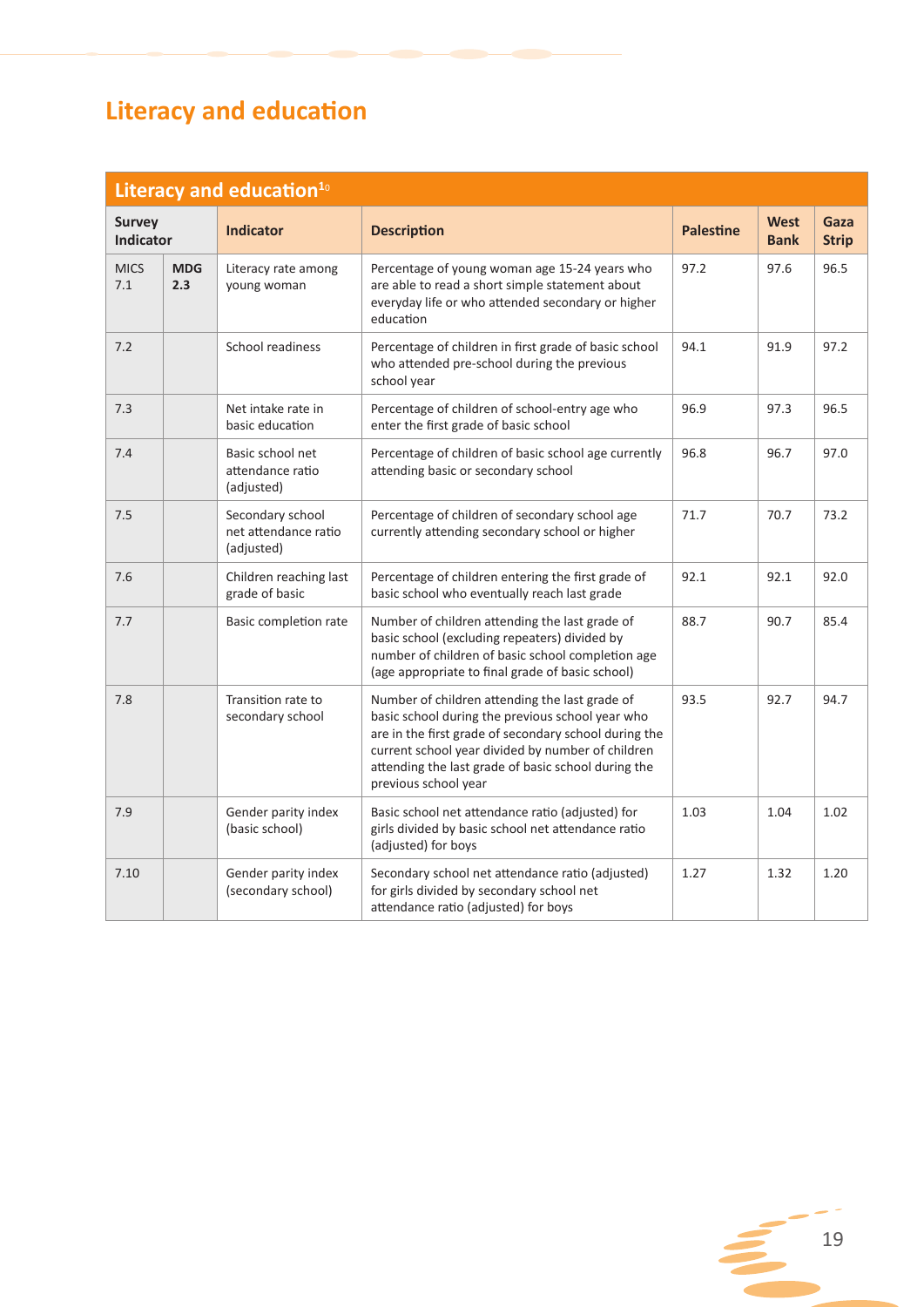

#### **Figure 6: Education indicators by sex, Palestine 2014.**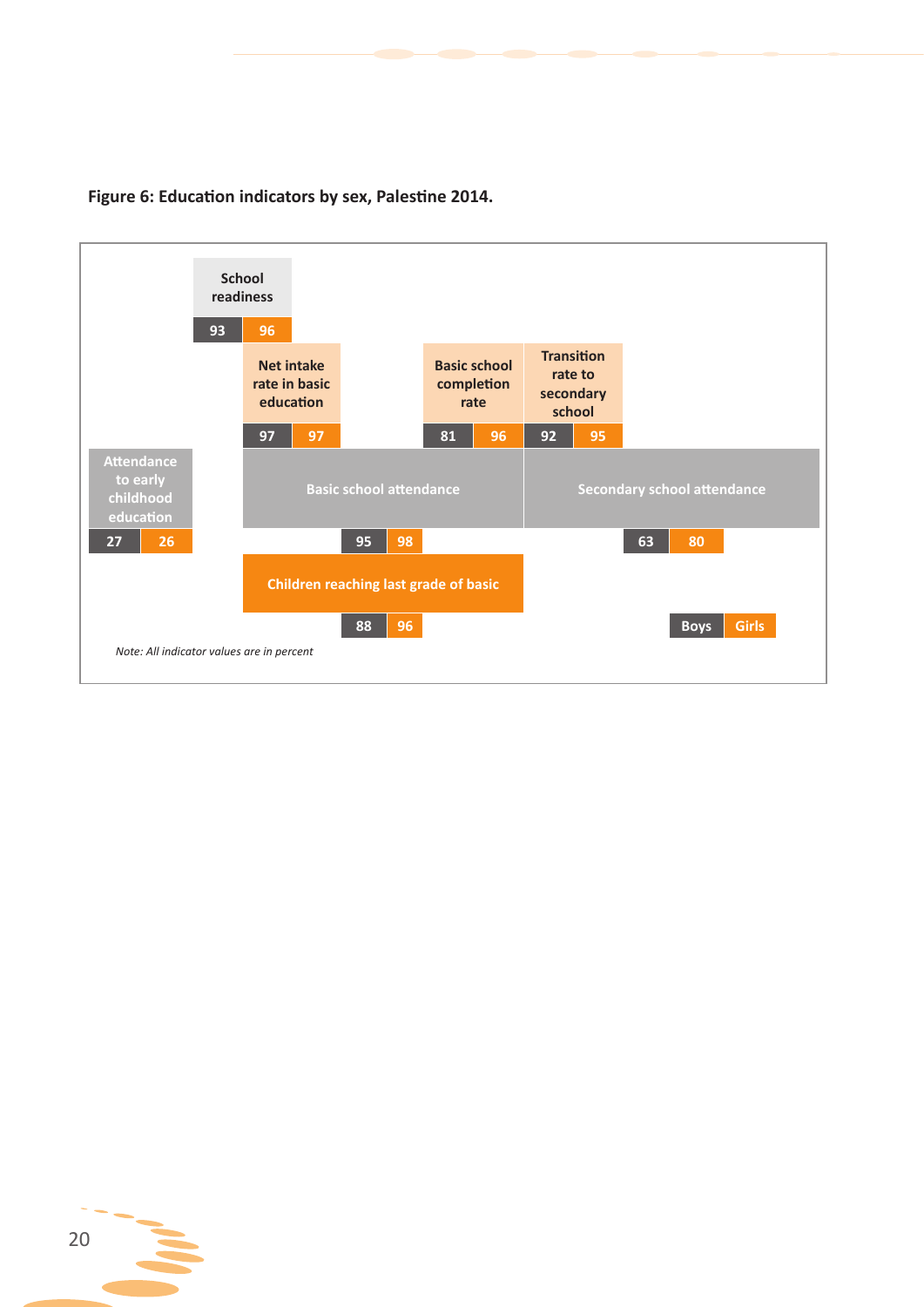## **Child protection**

| <b>Birth registration</b>       |                    |                                                                            |                  |                            |                      |  |  |
|---------------------------------|--------------------|----------------------------------------------------------------------------|------------------|----------------------------|----------------------|--|--|
| <b>MICS</b><br><b>Indicator</b> | <b>Indicator</b>   | <b>Description</b>                                                         | <b>Palestine</b> | <b>West</b><br><b>Bank</b> | Gaza<br><b>Strip</b> |  |  |
| 8.1                             | Birth registration | Percentage of children under age 5 whose births are<br>reported registered | 99.3             | 99.1                       | 99.6                 |  |  |

| Child discipline                |                    |                                                                                                                                       |                  |                     |                      |  |  |
|---------------------------------|--------------------|---------------------------------------------------------------------------------------------------------------------------------------|------------------|---------------------|----------------------|--|--|
| <b>MICS</b><br><b>Indicator</b> | Indicator          | <b>Description</b>                                                                                                                    | <b>Palestine</b> | West<br><b>Bank</b> | Gaza<br><b>Strip</b> |  |  |
| 8.3                             | Violent discipline | Percentage of children age 1-14 years who<br>experienced psychological aggression or physical<br>punishment during the last one month | 91.5             | 89.3                | 94.5                 |  |  |

#### **Figure 7: Child disciplining methods, children age 1-14 years, Palestine 2014.**



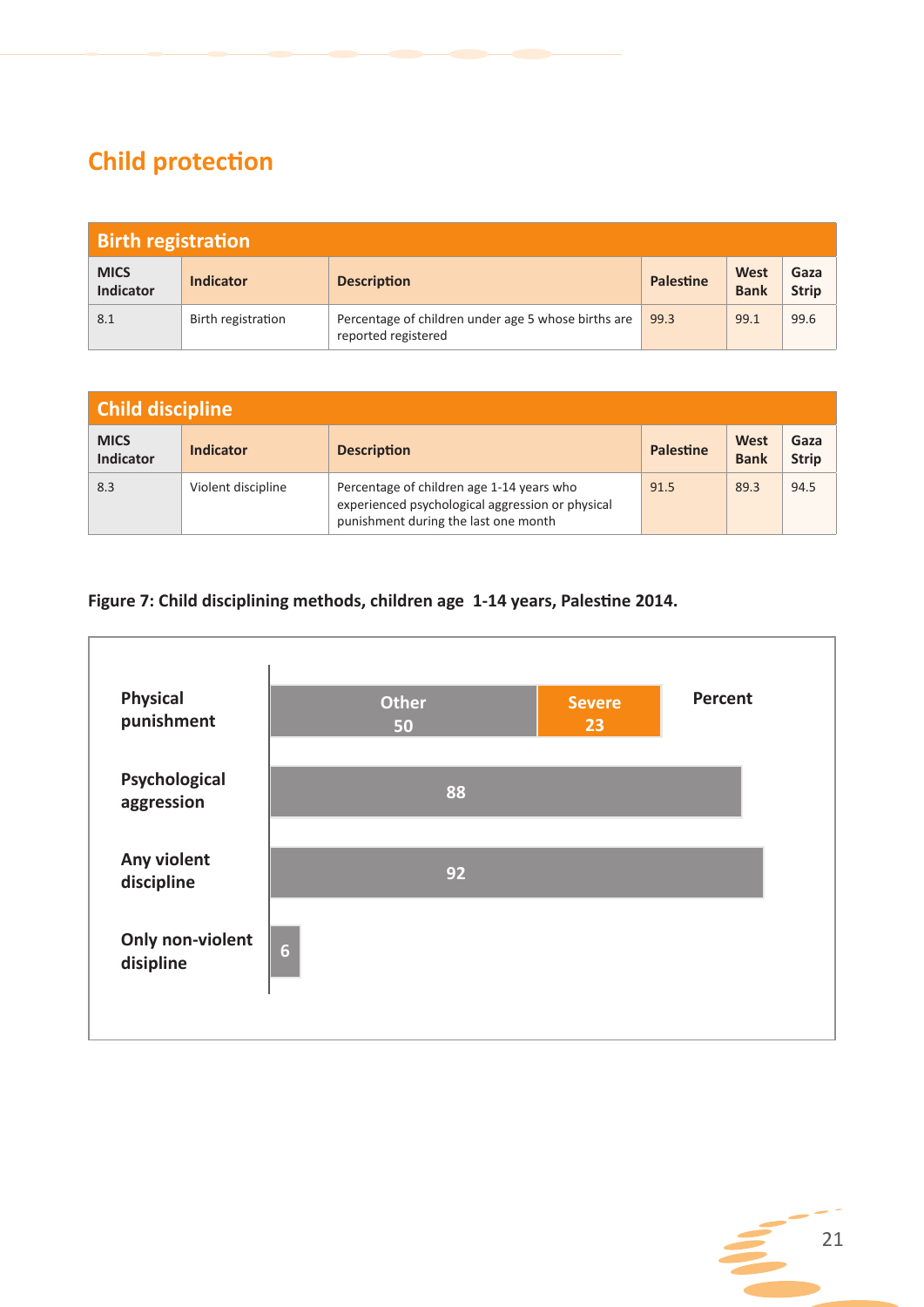| <b>Early marriage and polygyny</b> |                                                     |                                                                             |                  |                     |                      |  |  |  |
|------------------------------------|-----------------------------------------------------|-----------------------------------------------------------------------------|------------------|---------------------|----------------------|--|--|--|
| <b>MICS</b><br>Indicator           | <b>Indicator</b>                                    | <b>Description</b>                                                          | <b>Palestine</b> | West<br><b>Bank</b> | Gaza<br><b>Strip</b> |  |  |  |
| 8.4                                | Marriage before age<br>15                           | Percentage of women age 15-49 years who were<br>first married before age 15 | 2.1              | 1.8                 | 2.6                  |  |  |  |
| 8.5                                | Marriage before age<br>18                           | Percentage of women age 20-49 years who were<br>first married before age 18 | 24.2             | 21.4                | 28.6                 |  |  |  |
| 8.6                                | Young women age<br>15-19 years currently<br>married | Percentage of young women age 15-19 years who<br>are married                | 9.3              | 6.8                 | 12.8                 |  |  |  |
| 8.7                                | Polygyny                                            | Percentage of women age 15-49 years who are in a<br>polygynous marriage     | 4.3              | 3.2                 | 5.8                  |  |  |  |

| <b>Children's living arrangements</b> |                                                            |                                                                                        |                  |                     |                      |  |  |  |
|---------------------------------------|------------------------------------------------------------|----------------------------------------------------------------------------------------|------------------|---------------------|----------------------|--|--|--|
| <b>MICS</b><br>Indicator              | <b>Indicator</b>                                           | <b>Description</b>                                                                     | <b>Palestine</b> | West<br><b>Bank</b> | Gaza<br><b>Strip</b> |  |  |  |
| 8.13                                  | Children's living<br>arrangements                          | Percentage of children age 0-17 years living<br>with neither biological parent         | 0.6              | 0.3                 | 0.9                  |  |  |  |
| 8.14                                  | Prevalence of children<br>with one or both parents<br>dead | Percentage of children age 0-17 years with<br>one or both biological parents dead      | 2.3              | 2.0                 | 2.6                  |  |  |  |
| 8.15                                  | Children with at least one<br>parent living abroad         | Percentage of children 0-17 years with at<br>least one biological parent living abroad | 0.3              | 0.3                 | 0.3                  |  |  |  |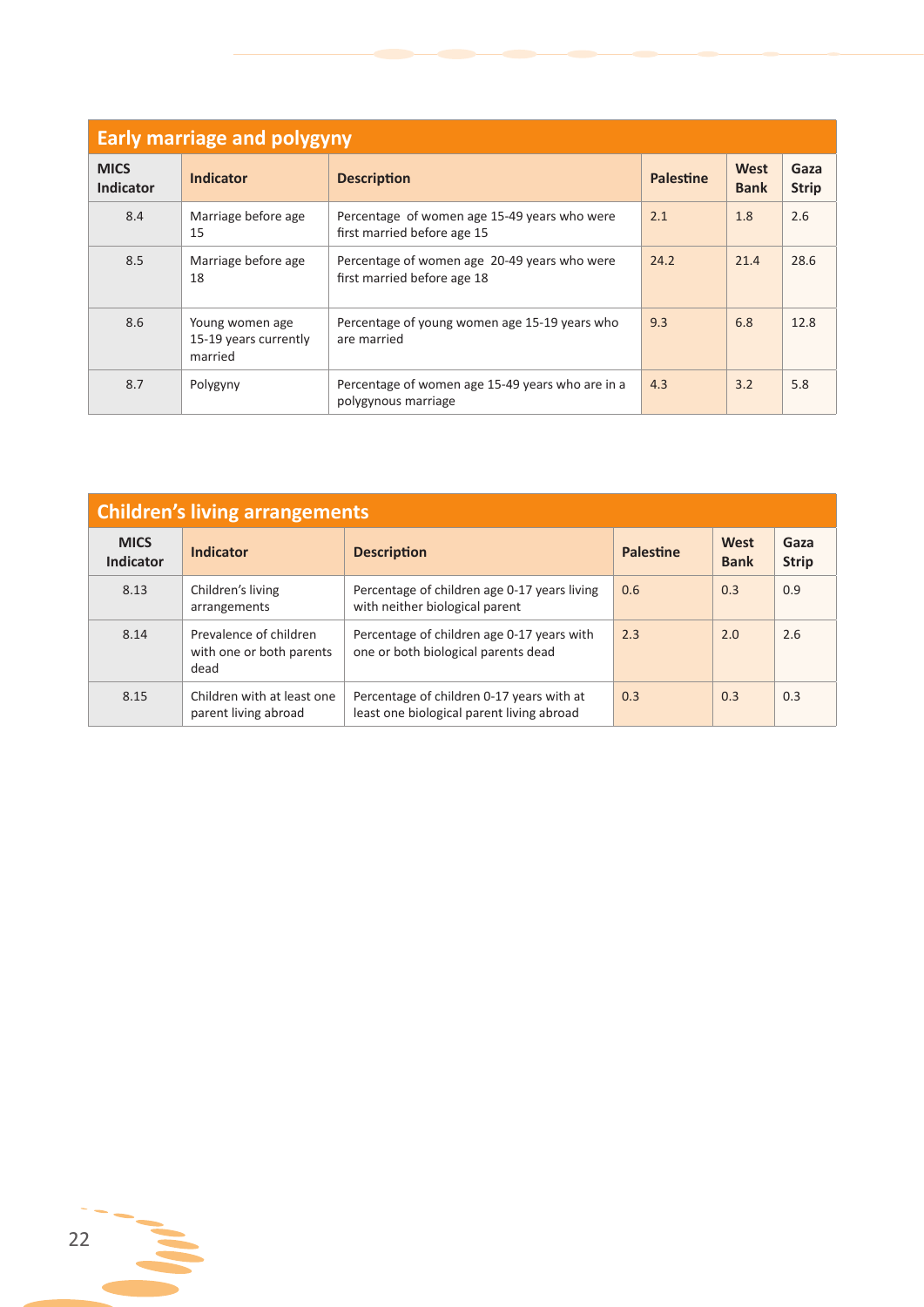## **HIV/AIDS**

| <b>HIV/AIDS knowledge and attitudes</b> |                   |                                                          |                                                                                                                                                                                                  |                  |                     |                      |  |  |
|-----------------------------------------|-------------------|----------------------------------------------------------|--------------------------------------------------------------------------------------------------------------------------------------------------------------------------------------------------|------------------|---------------------|----------------------|--|--|
| <b>MICS</b><br><b>Indicator</b>         |                   | <b>Indicator</b>                                         | <b>Description</b>                                                                                                                                                                               | <b>Palestine</b> | West<br><b>Bank</b> | Gaza<br><b>Strip</b> |  |  |
|                                         |                   | Have heard of AIDS                                       | Percentage of woman age 15-49 years who have<br>heard of AIDS                                                                                                                                    | 95.0             | 96.4                | 92.9                 |  |  |
| 9.1                                     | <b>MDG</b><br>6.3 | Knowledge about HIV<br>prevention among<br>young woman   | Percentage of woman age 15-24 years who correctly<br>identify ways of preventing the sexual transmission<br>of HIV <sup>11</sup> , and who reject major misconceptions<br>about HIV transmission | 7.7              | 9.9                 | 4.5                  |  |  |
| 9.2                                     |                   | Knowledge of mother-<br>to-child transmission<br>of HIV  | Percentage of woman age 15-49 years who correctly<br>identify all three means <sup>12</sup> of mother-to-child<br>transmission of HIV                                                            | 43.5             | 42.6                | 44.9                 |  |  |
| 9.3                                     |                   | Accepting attitudes<br>towards people living<br>with HIV | Percentage of woman age 15-49 years expressing<br>accepting attitudes on all four questions <sup>13</sup> toward<br>people living with HIV                                                       | 5.0              | 5.1                 | 4.8                  |  |  |

| <b>HIV testing</b>       |                                                  |                                                                                            |                  |                     |                      |  |  |  |
|--------------------------|--------------------------------------------------|--------------------------------------------------------------------------------------------|------------------|---------------------|----------------------|--|--|--|
| <b>MICS</b><br>Indicator | <b>Indicator</b>                                 | <b>Description</b>                                                                         | <b>Palestine</b> | West<br><b>Bank</b> | Gaza<br><b>Strip</b> |  |  |  |
| 9.4                      | People who know<br>where to be tested<br>for HIV | Percentage of woman age 15-49 years who state<br>knowledge of a place to be tested for HIV | 19.7             | 19.1                | 20.6                 |  |  |  |

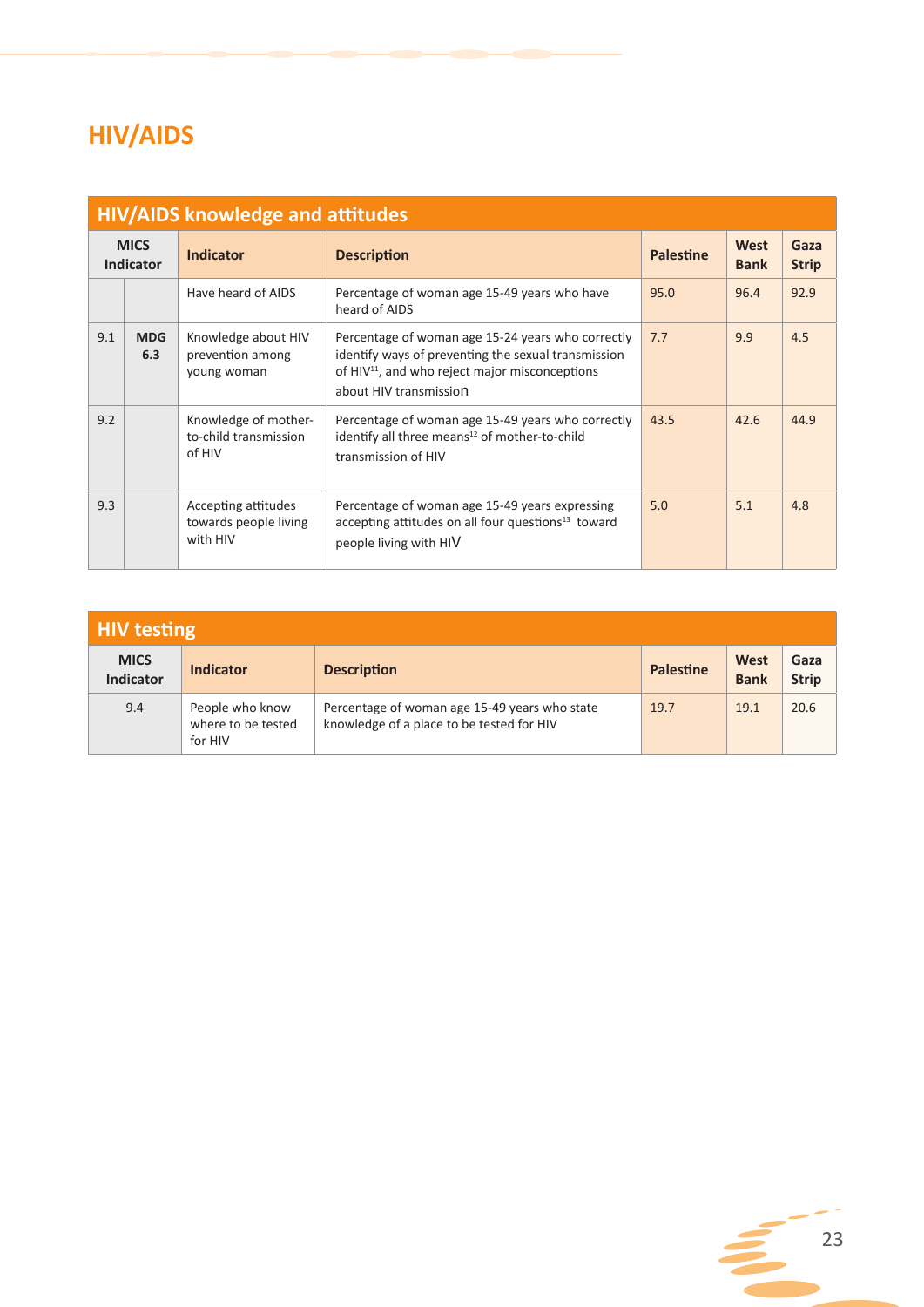### **Notes**

- **1** Weight and height/length measurements were successfully completed for 92.2 and 88.8 percent of children under age 5, respectively
- **2** Infants receiving breast milk, and not receiving any other fluids or foods, with the exception of oral rehydration solution, vitamins, mineral supplements and medicines
- **3** Infants receiving breast milk and certain fluids (water and water-based drinks, fruit juice, ritual fluids, oral rehydration solution, drops, vitamins, minerals, and medicines), but do not receive anything else (in particular, non-human milk and food-based fluids)
- **4** Infants age 0-5 months who are exclusively breastfed, and children age 6-23 months who are breastfed and ate solid, semi-solid or soft foods
- **5** Breastfeeding children: Solid, semi-solid, or soft foods, two times for infants age 6-8 months, and three times for children 9-23 months; Non-breastfeeding children: Solid, semi-solid, or soft foods, or milk feeds, four times for children age 6-23 months
- **6** The indicator is based on consumption of any amount of food from at least 4 out of the 7 following food groups: 1) grains, roots and tubers, 2) legumes and nuts, 3) dairy products (milk, yogurt, cheese), 4) flesh foods (meat, fish, poultry and liver/organ meats), 5) eggs, 6) vitamin-A rich fruits and vegetables, and 7) other fruits and vegetables
- **7** The data excludes those parts of Jerusalem which were annexed by Israel in 1967, due to the fact that the Palestinian vaccination schedule is differ from the Israeli vaccination schedule, where the Palestinian children living in East Jerusalem get their vaccines from the Israeli Health centers.
- **8** According to the Palestinian national immunization schedule, DPT, Hepatitis, Haemophilus influenza vaccines are part of the Penta vaccine, which is administrated in three doses, at age two months, four months and six months, as follows: Penta1 includes: DPT1, Hep1, and Haemophilus influenza1, Penta2 includes: DPT2, Hep2, and Haemophilus influenza2, Penta3 includes: DPT3, Hep3, and Haemophilus influenza3.
- **9** Full vaccination includes the following: BCG, Hep.B0, IPV1, IPV2, penta1, penta2, penta3, Polio1, Polio2, Polio3, by 12 months of age, and one dose of measles vaccine (administrated as MMR1), by age of 24 months.
- **10** Education indicators, wherever applicable, are based on information on reported school attendance (at any time during the school year), as a proxy for enrolment. For the purpose of monitoring the progress at the national level, data shown in the table is based on the Palestinian education system classification, where basic stage consists of grades 1-10, and secondary stage consists of grades 11-12. A separate table showing the ISCED classification will be presented in the final report for international comparison.
- **11** Using condoms and limiting sex to one faithful, uninfected partner
- **12** Transmission during pregnancy, during delivery, and by breastfeeding
- **13** People (1) who think that a female teacher with the AIDS virus should be allowed to teach in school, (2) who would buy fresh vegetables from a shopkeeper or vendor who has the AIDS virus, (3) who would not want to keep it as a secret if a family member became infected with the AIDS virus, and (4) who would be willing to care for a family member who became sick with the AIDS virus